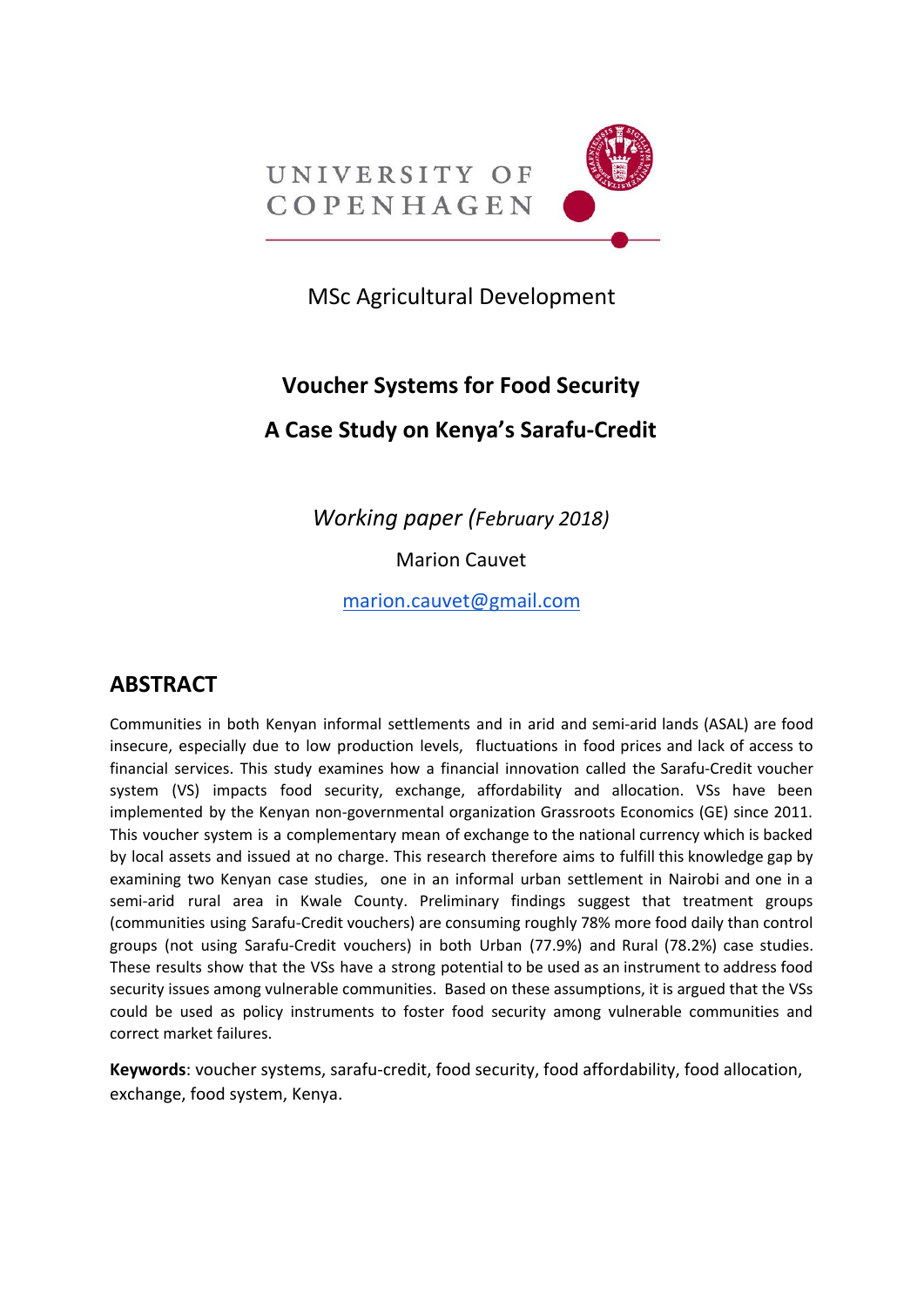# **INTRODUCTION**

#### **FOOD SECURITY ISSUES AND INFORMAL SETTLEMENTS IN KENYA**

Despite the fact that Kenya is a "leading commercial and logistics hub in the region" and is the largest East-African economy (Muchai and Kimuyu, 2017), nearly 50 percent of Kenya's population lives in extreme poverty (UNDP, 2017). Extreme poverty is defined by an income of \$1.25 a day or less. Kenya is experiencing an upsurge in rural to urban migration as the youth population see few opportunities for advancement in the villages (UNDP, 2016).

One manifestation of this poverty is the growth of the informal sector and informal settlements in response to the failure of the formal sector to provide adequate employment opportunities and infrastructure. The few employment opportunities that are created are typically based in urban areas driving millions to compete for scarce positions. According to the World Bank (2017, p.26), "nearly 61 percent of urban [Kenyan] households live in" informal settlements while Kenya has an urbanization of 4,4 percent.

National and local governments are deeply challenged by rural to urban migration and "formal wages are also not able to sufficiently supply the income generating needs of the rural and increasing urban population, contributing to growth of the informal sector" (UN-Habitat, 2016, p.v). Despite numerous interventions, the provision of shelter and basic needs to the communities such as water, sanitation, employment, education, transport and public health cannot match with the increasing demand (Bendell et al., 2015, p.10). This under provision of basic services, and other consequences of accelerated urbanization such as land degradation, moreover pose a threat to human society, peace, and sustainable development (Hove et al., 2014).

According to Oxfam (2017), slum dwellers are subject to volatile markets and increased costs of food, which have pushed an already vulnerable people into extreme poverty, rendering them incapable of feeding their families or paying for basic services such as healthcare, rent and school fees. The price of maize which is the basic staple food for the poorest, increased by 133% over 2016 forcing the government to intervene by introducing a subsidy programme of selling a 2kg maize flour at KES 90 to cushion consumers (Ibid).

Kenyan policy makers consequently face serious pressure in finding efficient ways to deal with sustainability and food security issues in informal human settlements.

#### **FOOD SECURITY ISSUES AND VULNERABLE RURAL AREAS IN KENYA**

According to the World Food program, Kenya's most vulnerable to food insecurity live in the arid and semi-arid lands (ASAL) outside urban informal settlements. According to the IFAD (2015), arid and semi-arid lands make up more than 80 per cent of the country's land mass and are home to approximately 36 per cent of the population (12 percent in the arid areas and 24 percent in semi-arid areas). The population who lives in this region suffer from poverty, structural underdevelopment, conflict and disease.

These arid and semi-arid regions have the lowest development indicators (numerical measure that indicates the quality of life) and the highest incidence of poverty in the country (Ibid). The agricultural sector which contributes over 25 percent of the country's annual Gross Domestic Product (GDP), is particularly affected by changing climatic conditions (Ibid). Nearly 98 per cent of crop production is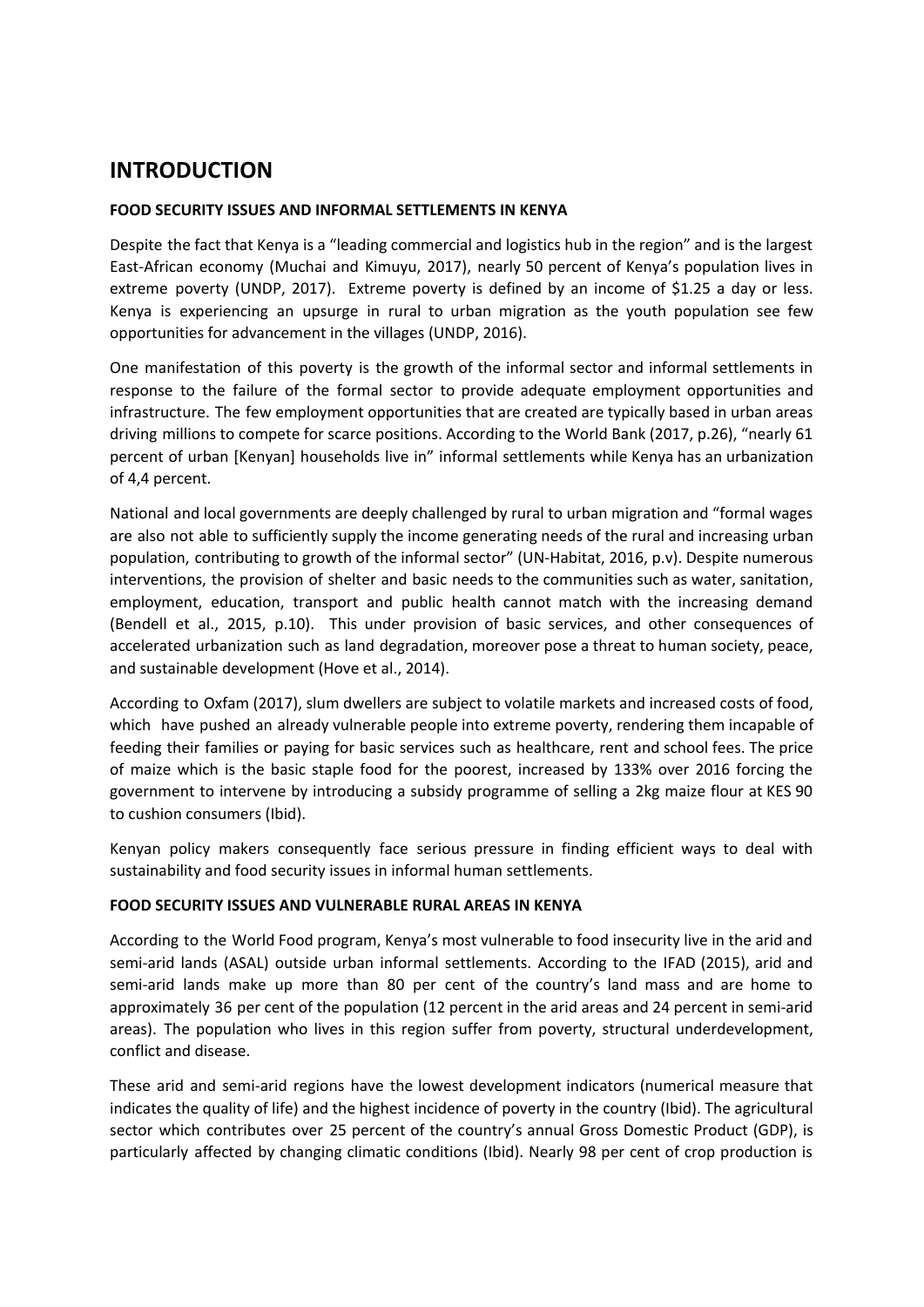rain-fed and almost 50 percent of animal production occurs in ASALs (Ibid). Therefore increased incidence of drought and unreliable rainfall significantly affects the agriculture sector (Ibid).

Food security remains a major challenge in arid and semi-arid rural areas for the Kenyan government. According to the global hunger index, Kenya remains a food-insecure country although there have been slight improvements in the hunger situation (Ibid). Some underlying causes of food insecurity are: chronic poverty; poor infrastructure; high population growth; dysfunctional markets; overdependence on rain-fed agriculture and limited investments in these regions. Climate change exacerbates this situation, accelerating land degradation and fragmentation, which when coupled with poor natural resource management means that Kenya faces a very hard fight to increase food security and smallholder income as climate change intensifies. The World Food Programme underlines that local people respond to droughts and unpredictable rain patterns by adopting harmful coping practices such as selling their only productive assets, withdrawing children from school/ and undertake environmental unfriendly strategies.

Kenyan decision-makers are consequently looking for strategies to tackle poverty and food security issues in the arid and semi-arid lands. They are especially interested on implemented financial services linked to on-farm investment to boost yields and income generation which can in turn be used for re-investment in farms.

#### **KENYAN SARAFU-CREDIT VOUCHER SYSTEMS**

The Non-Governmental Organization Grassroots Economics (GE) has implemented the Sarafu-Credit voucher system (also known as Community Currency (CCs)) in Kenya to supplement the lack of national currency and achieve sustainable development goals among vulnerable communities. The Sarafu vouchers are backed by local assets and are issued via zero-interest loans to the local people for a one year period. By complementing the national currency, the Sarafu-Credit voucher system allows trade relations even when the national currency is scarce. Intuitively, it is therefore believe that this system could foster food security by providing a complementary mean of payment for purchasing food.

#### **RESEARCH OBJECTIVES**

This paper aims to assess the (potential) outcomes of Sarafu-Credit voucher systems (VSs) on food security in vulnerable rural and urbans areas based on empirical evidence from the Kenyan experiences. The complex food system approach introduced by Ericksen (2008) constitutes the broader framework on which this research study operates and the food security issue is addressed. The focus is access to food, especially affordability and allocation, and food availability, particularly food exchange mechanisms.

This research therefore attempts to explore the outcomes of vouchers on food availability, allocation and exchange in informal settlements and arid and semi-arid rural areas.

*What outcomes do Kenyan Sarafu-Credit voucher systems foster in terms of food affordability, allocation and exchange?*

After reviewing the Kenyan voucher schemes and the literature associated as well as the methodology of the fieldwork done in Miyani and in Nairobi, some preliminary results are presented and discussed.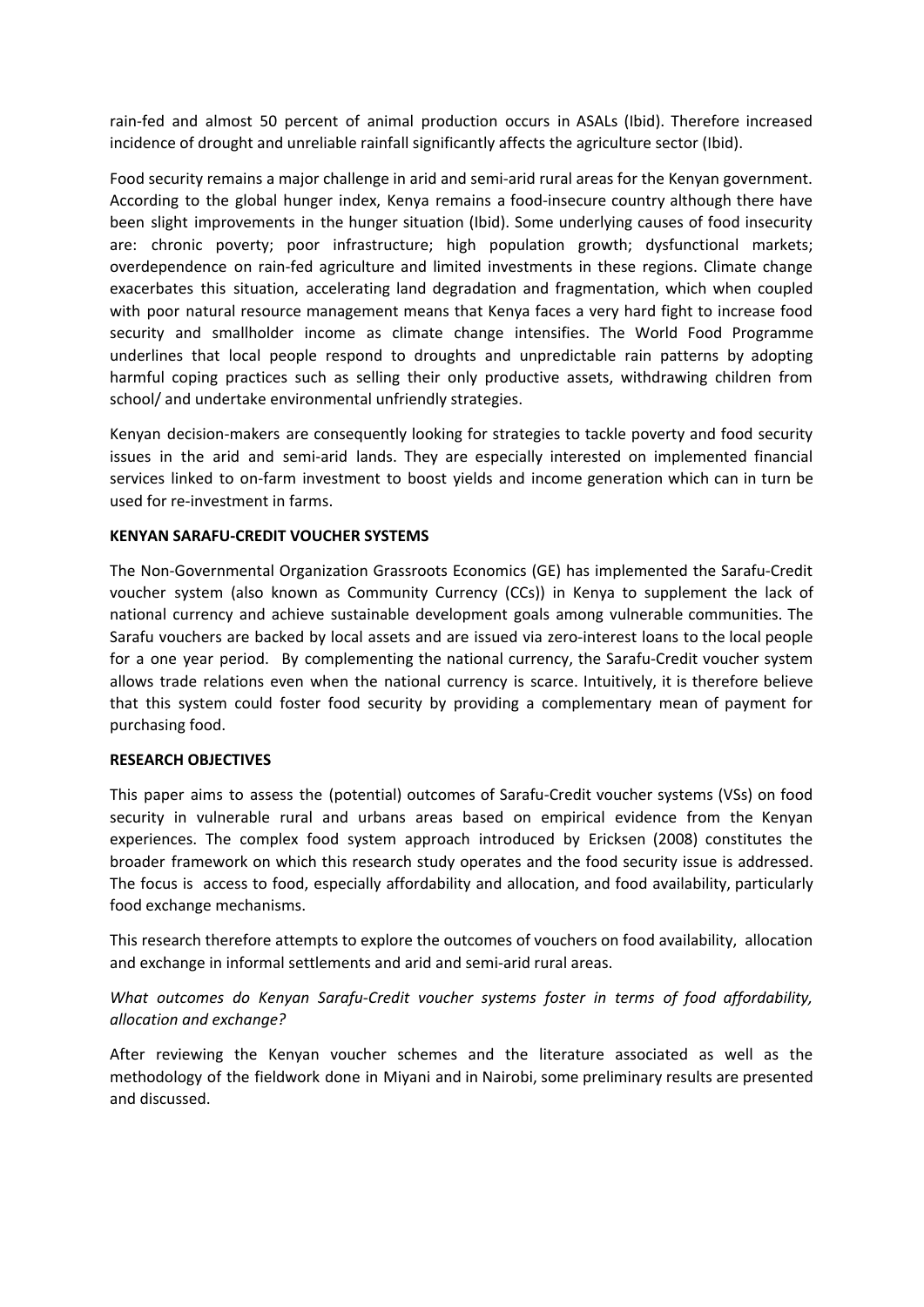### **BACKGROUND ON KENYAN SARAFU-CREDIT VOUCHER SYSTEMS**

#### **THE SARAFU CREDIT AS A POTENTIAL POLICY INSTRUMENT TO ACHIEVE SUSTAINABLE DEVELOPMENT**

Since 2010, Grassroots Economics (GE) has developed voucher programs in Kenyan informal settlements, aiming at building local resilient economies and empowered communities. These vouchers are regional means of exchange that complement and supplement the national currency system. GE provides low-income communities with a complementary mean of exchange which allows trades of goods and services to take place without scarce national currency (Ruddick and Mariani, 2015). Moreover, the use of the vouchers for trading between local businesses allows the users to save their Kenyan Shillings for reinvestments in their businesses or for paying education and health services (Ibid). In short, the vouchers launched by GE create a buffering countercyclical system of trade in rural and informal settlements by complementing the lack of national currency and matching unused resources with unmet demand (Ruddick and Dissaux, 2017). In these communities, the Sarafu-Credit is used as a spending currency while the national currency is used as a savings and investment currency (Sillen, 2017).

Furthermore, GE helps marginalized communities in developing cooperative businesses and other local assets, which replace imports. Sarafu-Credit is therefore a commodity-backed voucher: the vouchers issued via zero-interest loans are backed by the assets of the cooperative businesses. The Sarafu-Credit vouchers can be used to trade goods and services among local businesses as well as to purchase cooperative assets (including profits in Kenya shillings). Via zero-interest loans, the Sarafu-Credit can be issued among the community directly to pay for social and environmental services based on both donor backing and profits from cooperative assets (Ruddick and Dissaux, 2017). This mechanism allows non-members to also receive the Sarafu-Credit by contributing to community services (Ruddick, Richards, & Bendell, 2015).

*Figure 1: The Sarafu-Credit voucher system (source: grassroots economics)*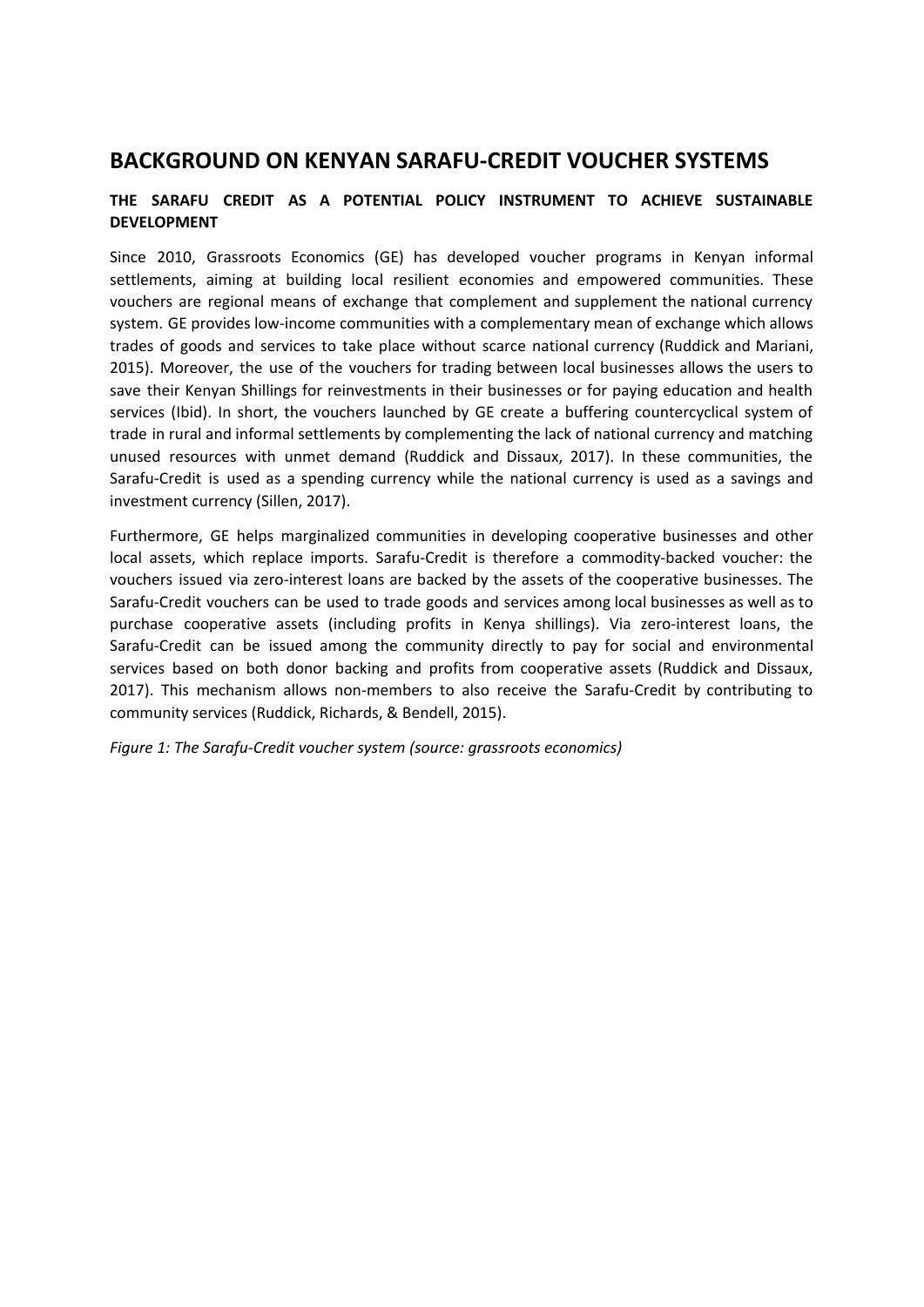

Dissaux and Ruddick (2017) refer to the theory of change to argue about the potential of sarafu credit as a policy instrument to achieve sustainable development. The theory of change is that by providing access to an interest free credit, local businesses can expand their activities and employ some of the currently wasted or exported labour sector, who can in turn purchase more goods from local retailers, who in turn can purchase stock from local suppliers. By injecting liquidity in the form of a zero-interest credit, the local production and service industry is not burdened by debt and is able to expand. The more cooperative assets exist the larger the amount of vouchers can be injected into the community, which increases local trade and helps local assets grow.

*Figure 2: The theory of change and the sarafu-credit (source: Dissaux and Ruddick, 2017)*

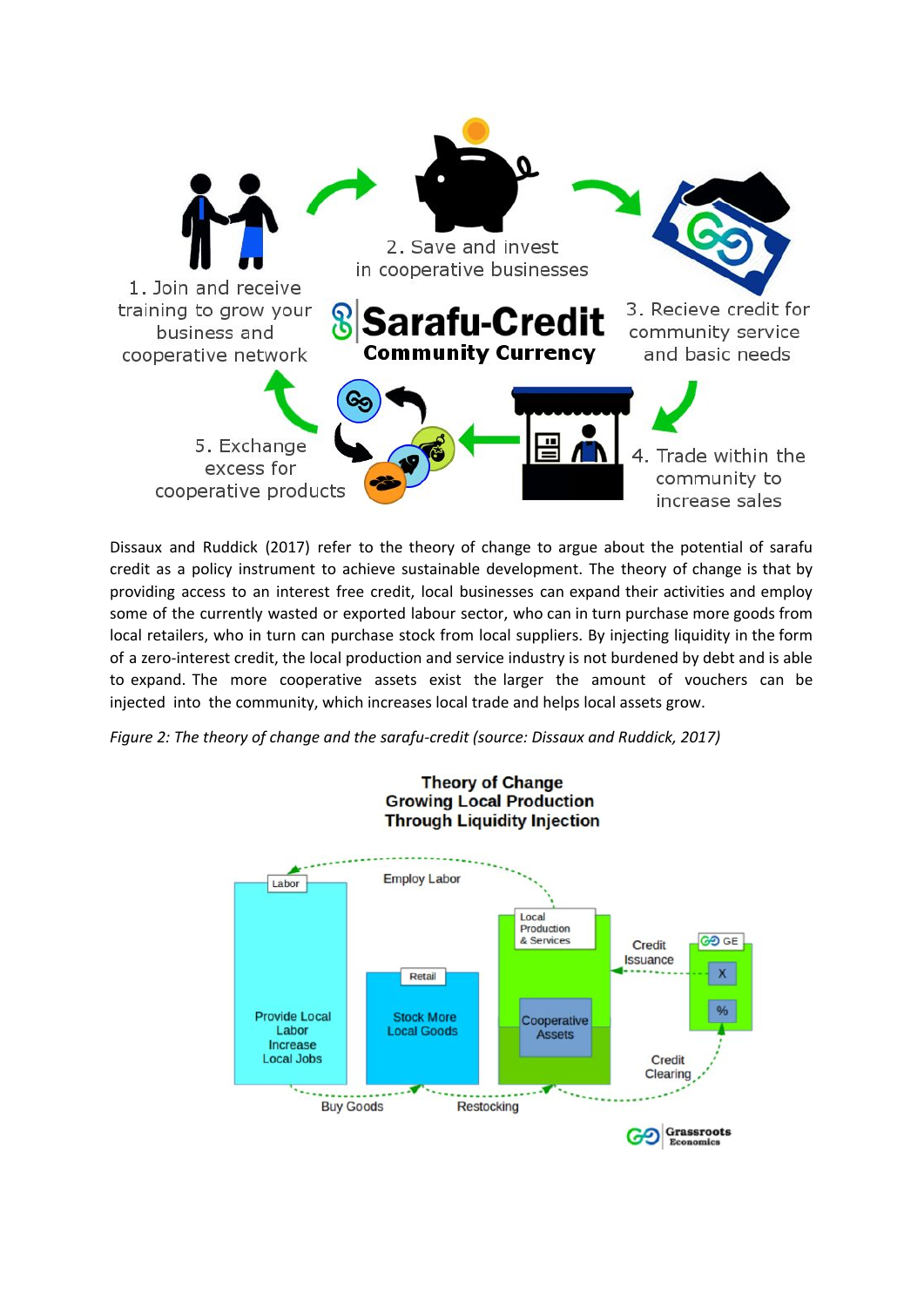#### **OVERVIEW OF THE KENYAN SARAFU-CREDIT VOUCHER SYSTEMS**

Currently, six Sarafu-Credit Voucher Systems are circulating in Kenya, launched by GE: two in Mombasa, three in Nairobi and one in Kwale County.

| <b>COUNTIES</b>     | <b>COMMUNITY</b><br><b>CURRENCIES</b>                                     | <b>LAUNCHING YEAR</b> | <b>DETAILS</b>                                                                           |
|---------------------|---------------------------------------------------------------------------|-----------------------|------------------------------------------------------------------------------------------|
| Mombasa County      | Bangla-Pesa in Birikani<br>Mikindani                                      | 2013                  | <b>Businesses: 222</b><br>Circulation: 88 800<br>Cooperative Backing:<br>Retail shop     |
|                     | Ng'ombeni-Pesa in<br>Kwa-Ng'ombe<br>Mikindani                             | 2015                  | Businesses:200<br>Circulation: 80 000<br>Cooperative Backing:<br>Tailoring shop          |
| Nairobi County      | Gatina-Pesa in<br>Karangware                                              | 2014                  | <b>Businesses: 318</b><br>Circulation: 127 200<br>Cooperative Backing:<br>Wholesale shop |
|                     | Kangemi-Pesa in<br>Kangemi                                                | 2015                  | Businesses: 250<br>Circulation: 100 000<br>Cooperative Backing:<br>Schools               |
|                     | Lindi-pesa in Kibera                                                      | 2015                  | Businesses: 249<br>Circulation: 99 600<br>Cooperative Backing:<br>Retail shop (closed)   |
| <b>Kwale County</b> | Miyani-Pesa in Miyani                                                     | 2017                  | Businesses: 40<br>Circulation: 16 000<br>Cooperative<br>Backing:<br>Posho Mill           |
| Kilifi County       | Takaungu-Pesa in<br>Takaungu (currently in<br>process of<br>introduction) | 2018                  |                                                                                          |

*Table 1: Kenyan Sarafu-Credit voucher systems*

*Figure 3: Voucher systems in Kenya*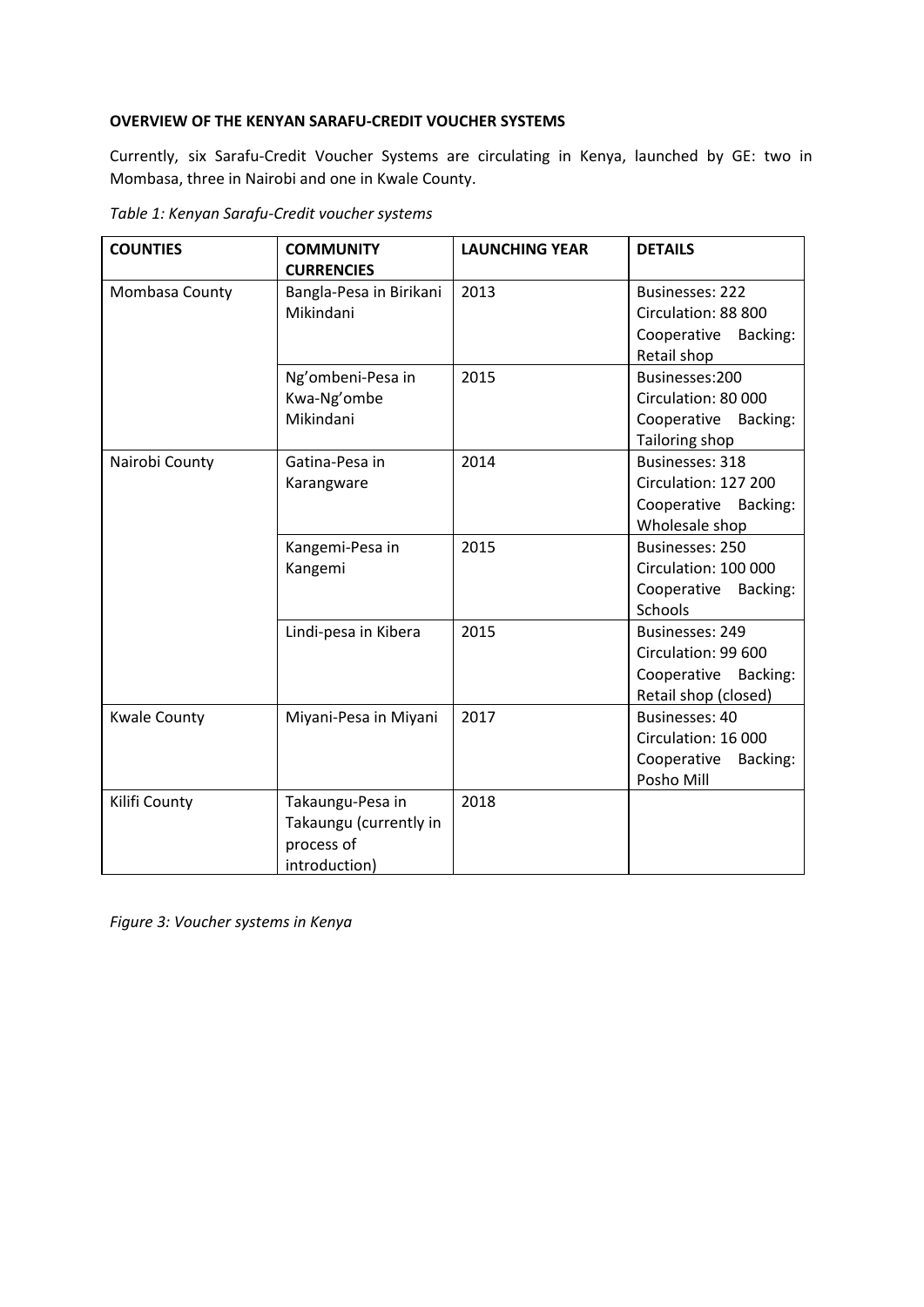

#### **KENYAN SARAFU-CREDIT VOUCHER SYSTEMS (AKA COMMUNITY CURRENCIES (CCs)): A LITERATURE REVIEW**

*Table 2: Literature review associated to the Kenyan Sarafu-credit voucher systems*

| <b>AUTHORS</b>                                                                                                                            | <b>TITLE</b>                                                                                                                                                                    | <b>RESEARCH</b><br><b>OBJECTIVES</b>                                                | <b>METHODOLOGY</b><br>OF THE RESEARCH                                                                                                                                                                                                                                 | <b>CASE</b><br><b>STUDIES</b>                |
|-------------------------------------------------------------------------------------------------------------------------------------------|---------------------------------------------------------------------------------------------------------------------------------------------------------------------------------|-------------------------------------------------------------------------------------|-----------------------------------------------------------------------------------------------------------------------------------------------------------------------------------------------------------------------------------------------------------------------|----------------------------------------------|
| Sillan D. (2017)<br>Maastricht University<br>(Germany)<br>Master<br>thesis/<br><b>MSc</b><br>Public<br>policy<br>and<br>Human Development | Community<br>currency (CCs)<br>programs as a tool<br>for the sustainable<br>development of<br>informal<br>settlements: the<br>cases of Mombasa<br>and Nairobi<br>County, Kenya. | Quantitative impact<br>assessment on lifestyle<br>outcomes (altruistic<br>behavior) | Quantitative<br>analysis based on<br>the inverse<br>probability of<br>treatment weighting<br>and the propensity<br>score. Data issued<br>from the surveys<br>collected by GE in<br>2017 (sampling: 530)<br>users and 863<br>non-users from the<br>GE's survey (2017)) | CCs in<br>Mombasa<br>and Nairobi<br>Counties |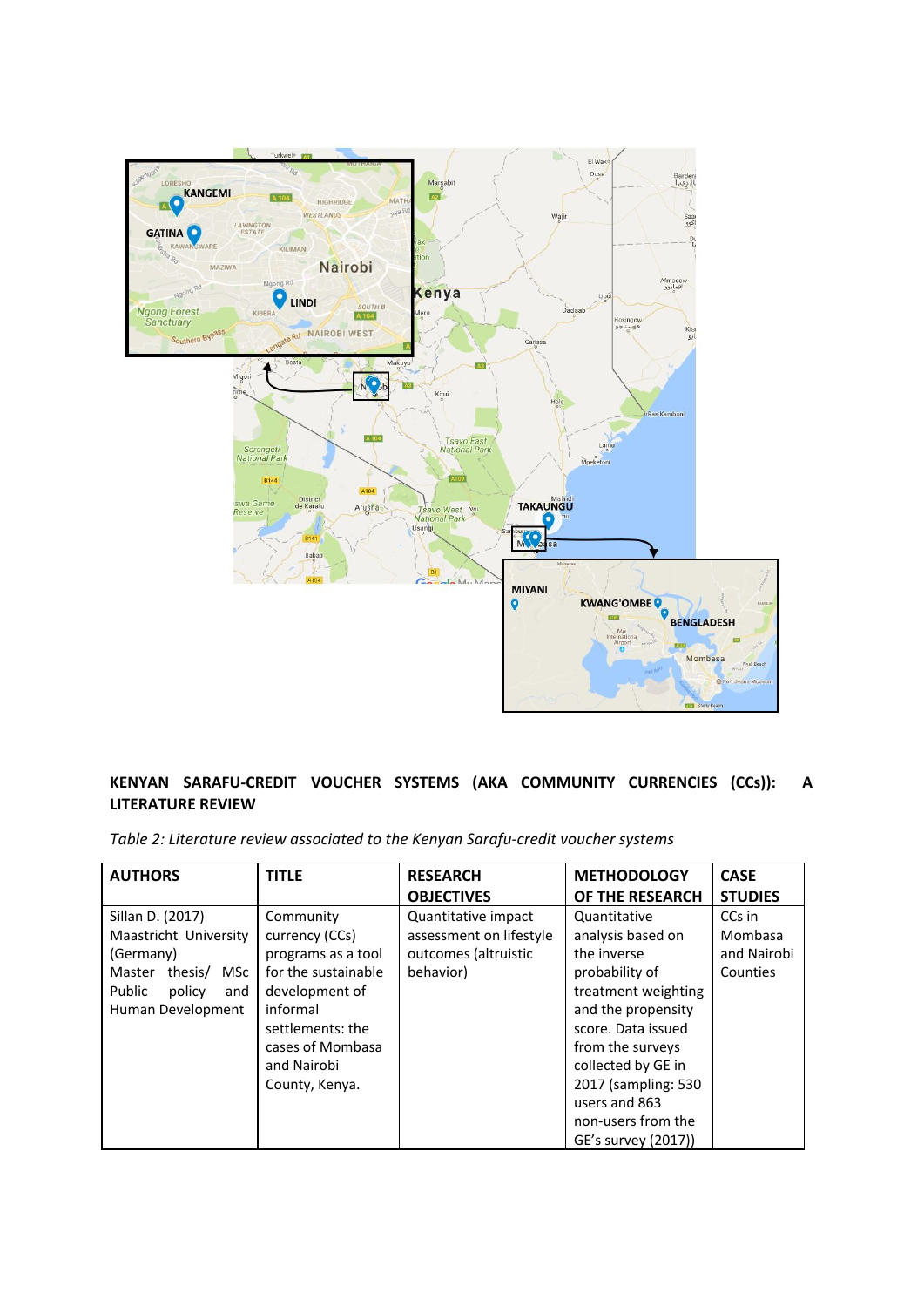| Dezin, T. (2017)<br>KU Leuven (Belgium)<br>Master thesis/ MSc<br>Cultural<br>Anthropology<br>and<br>Development studies                                                   | Community<br>Currencies<br>in<br>a<br>Development<br>Context: the case<br>of the Sarafu-credit<br>in Kenya                                                  | Impact assessment of<br>CCs on livelihoods of<br>the users.<br>Analysis of the<br>downward<br>accountability of GE<br>towards the<br>communities.                                                                                                                                                                                                                                                                                                                     | Qualitative analysis<br>(semi-structured/<br>informal interviews<br>with GE employees<br>direct<br>and<br>users,<br>observation).<br>Quantitative<br>analysis (from the<br>GE's survey (2017)).                           | CCs<br>in<br>Mombasa<br>county               |
|---------------------------------------------------------------------------------------------------------------------------------------------------------------------------|-------------------------------------------------------------------------------------------------------------------------------------------------------------|-----------------------------------------------------------------------------------------------------------------------------------------------------------------------------------------------------------------------------------------------------------------------------------------------------------------------------------------------------------------------------------------------------------------------------------------------------------------------|---------------------------------------------------------------------------------------------------------------------------------------------------------------------------------------------------------------------------|----------------------------------------------|
| Anagrius, H. (2017)<br>Stockholm University<br>(Sweden)<br>Master thesis/ MSc<br>Social-ecological<br>resilience<br>for<br>sustainable<br>development                     | The case of<br>Sarafu-credits:<br>examining how a<br>community<br>currency can<br>contribute to<br>sustainable<br>livelihoods in<br>informal<br>settlements | Sarafu-credits,<br>sustainable livelihoods<br>and socio-ecological<br>resilience: impacts of<br>the sarafu-credit on (1)<br>the resilience to<br>liquidity shortage, (2)<br>local food production,<br>(3) environmental<br>management, (4)<br>general health and<br>education, (5) social<br>capital.                                                                                                                                                                 | Qualitative<br>study<br>(semi-structured<br>with 30 users and<br>GE members)<br>Triangulation<br>with<br>Quantitative<br>data<br>(from the surveys<br>launched by GE in<br>2017) as secondary<br>data.                    | CCs<br>in<br>Mombasa<br>county               |
| T.<br>Dissaux.<br>and<br>Ruddick, W. (2017)<br>Working paper for<br>the 4e international<br>conference on social<br>and complementary<br>currencies                       | Challenges of<br>collective<br>organization and<br>institution building<br>around community<br>currencies in<br>Kenyan slums                                | Institutionalisation of<br>the CC model and<br>transition from the<br>Bangla-Pesa model<br>towards the<br>Sarafu-credit model.                                                                                                                                                                                                                                                                                                                                        |                                                                                                                                                                                                                           | Kenyan CCs                                   |
| Dissaux (2016)<br>Université<br>Lumière<br>Lyon 2 (France)/ AFD<br>(Agence Française de<br>Développement)<br>Master thesis/ MSc<br>Economie<br>et<br>Développement        | L'usage<br>des<br>monnaies<br>complémentaires<br>comme outil<br>- du<br>développement                                                                       | of<br>Assessment<br>the<br>potential of CCs as a<br>policy instrument in<br>development                                                                                                                                                                                                                                                                                                                                                                               | Qualitative<br>data<br>(semi-structured<br>interviews with 84<br>and<br>users<br>key<br>informants,<br>participatory<br>observation)                                                                                      | Bangla-pes<br>a<br>(Mombasa<br>County)       |
| Mbula<br>S.,<br>Mule,<br>(2016)<br>University of Nairobi<br>(Kenya)<br>Research project for<br>the degree of<br>bachelor of science in<br>Food nutrition and<br>Dietetics | Relationship<br>between<br>community<br>currencies and<br>nutritional intake of<br>households in<br>Kibera, Kenya                                           | Assess the relationship<br>between CCs and the<br>nutritional intake of<br>households in Kibera<br>(Lindi)<br>Compare (1) the daily<br>average intake of<br>nutrients; (2) the<br>consumption frequency<br>of high-fiber starches,<br>highly bio-available<br>proteins, fortified foods<br>and prestigious foods;<br>(3) the diatery diversity<br>between CC users and<br>non-users. Determine<br>what proportion of CCs<br>is used in the purchase<br>of food items. | Observational<br>comparative study<br>based on key<br>informant<br>interviews, 24 hours<br>dietary recall,<br>dietary diversity<br>score and food<br>frequency<br>questionnaire<br>(qualitative and<br>quantitative data) | Lindi-Pesa,<br>Kibera<br>(Nairobi<br>County) |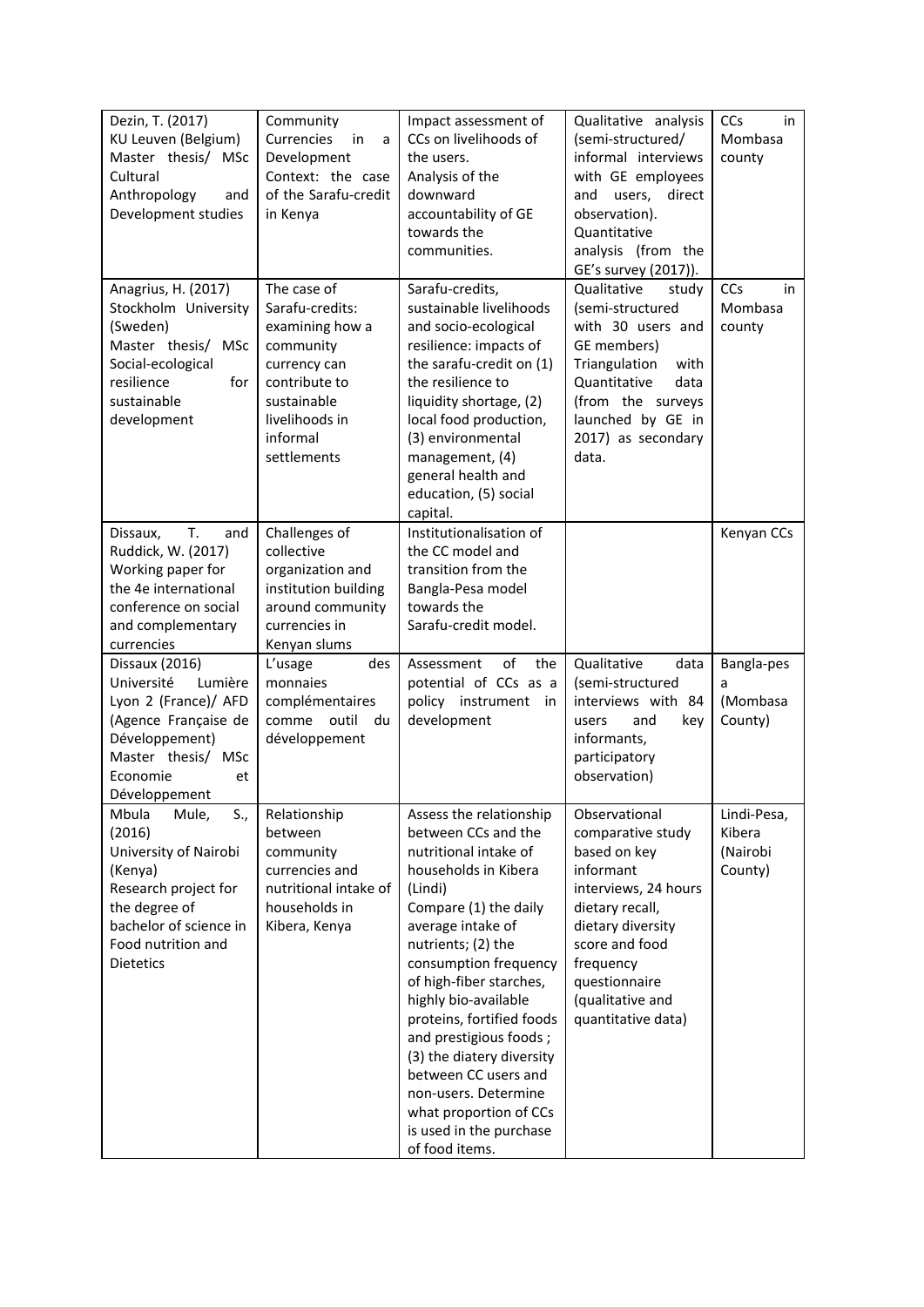| Omanga, R. (2016)<br>Strathmore Business<br>School (Kenya)<br>Research project for<br>the MSc of Executive<br>business<br>administration                                                                              | The role of<br>complementary<br>currency in<br>promoting business<br>growth in an<br>informal economy:<br>case of bangla-pesa<br>in Bangladesh slum,<br>Mombasa County     | The role of<br>complementary<br>currency in promoting<br>business growth in an<br>informal settlement.                                                                                                           | Qualitative data<br>(observation and<br>interviews with 12<br>key informants)<br>Quantitative data<br>(questionnaire<br>among 123 traders) | Bangla-pes<br>a<br>(Mombasa<br>county)             |
|-----------------------------------------------------------------------------------------------------------------------------------------------------------------------------------------------------------------------|----------------------------------------------------------------------------------------------------------------------------------------------------------------------------|------------------------------------------------------------------------------------------------------------------------------------------------------------------------------------------------------------------|--------------------------------------------------------------------------------------------------------------------------------------------|----------------------------------------------------|
| Ruddick, W. (2015)<br>Working paper for<br>the 3d International<br>conference on social<br>and complementary<br>currencies                                                                                            | <b>Trust and Spending</b><br>of Community<br>Currencies in Kenya                                                                                                           | Experiences<br>and<br>challenges<br>of<br>implementing<br>CCs.<br>Empirical<br>results<br>following the usage of<br>CCs.                                                                                         | Quantitative data:<br>baseline and<br>following surveys                                                                                    | CCs<br>in<br>Mombasa<br>and Nairobi<br>counties.   |
| Bendell, J., Richard, A.<br>M. and Ruddick, W.<br>(2015)<br>Published paper in<br>the International<br>Journal of Community<br><b>Currency Research</b>                                                               | Complementary<br>currencies for<br>sustainable<br>development in<br>Kenya: the case of<br>the Bangla Pesa.                                                                 | Detailed description of<br>Bangla-Pesa<br>programme:<br>documentation<br>of<br>reasons for<br>creation,<br>implementation,<br>benefits and difficulties<br>encountered.                                          | Quantitative data<br>(baseline surveys)                                                                                                    | Bangla-Pes<br>a<br>(Mombasa<br>county)             |
| Bendell, J., Slater, M.<br>Ruddick,<br>and<br>W.<br>(2015)<br>Working paper for<br>the UNRISD<br>Workshop "Social and<br><b>Solidarity Finance:</b><br>tensions,<br>opportunities and<br>Transformative<br>Potential" | Re-imagining<br>money to broaden<br>the future of<br>development<br>finance. What<br>Kenyan Community<br>Currencies reveal is<br>possible for<br>financing<br>development. | Inform policy makers<br>about the nature of<br>money and finance to<br>enable development<br>researchers and<br>professionals to engage<br>better with currency<br>innovations for<br>sustainable<br>development | Monetary theory<br>and empirical<br>evidence from a<br>case-study                                                                          | Bangla-Pes<br>a<br>(Mombasa<br>county)             |
| W.<br>Ruddick,<br>and<br>Mariani, L. (2013)<br>Working<br>paper for<br>the<br>international<br>conference<br>on<br>potential and limits of<br>social and solidarity<br>economy<br>(UNRISD,<br>ILO, NGLS)              | Complementary<br>currencies<br>strengthening the<br>Social and<br>Solidarity economy<br>(SSE); case studies<br>from Kenya.                                                 | of<br>Assessment<br>the<br>potential of community<br>currencies in fostering<br>informal<br><b>SSE</b><br>in<br>settlements                                                                                      | Comparative<br>case<br>studies<br>Eco<br>Pesa<br>and Bangla Pesa                                                                           | Bangla-Pes<br>a<br>(Mombasa<br>county)<br>Eco-Pesa |
| Richards,<br>M.<br>and<br>Ruddick, W. (2013)<br>Published paper for<br>the<br>international<br>conference<br>on<br>potential and limits of<br>social and solidarity<br>economy<br>(UNRISD,<br>ILO, NGLS)              | Kenyan<br>Businesswoman<br>transforming slum<br>economies through<br>complementary<br>currencies                                                                           | Assessment of the<br>potential of CCS as a<br>new development<br>model to empower<br>businesswomen and<br>build a social and<br>solidarity economy in<br>slums                                                   | of the<br>Case-study<br>Bangla-Pesa                                                                                                        | Bangla-Pes<br>a<br>(Mombasa<br>county)             |
| Ruddick, W. (2011)<br>Published paper in<br>the International                                                                                                                                                         | Eco-Pesa: an<br>evaluation of a<br>complementary<br>currency                                                                                                               | Description and<br>evaluation of the<br>Eco-Pesa programme.                                                                                                                                                      | Qualitative and<br>quantitative data<br>(case-study)                                                                                       | Eco-Pesa                                           |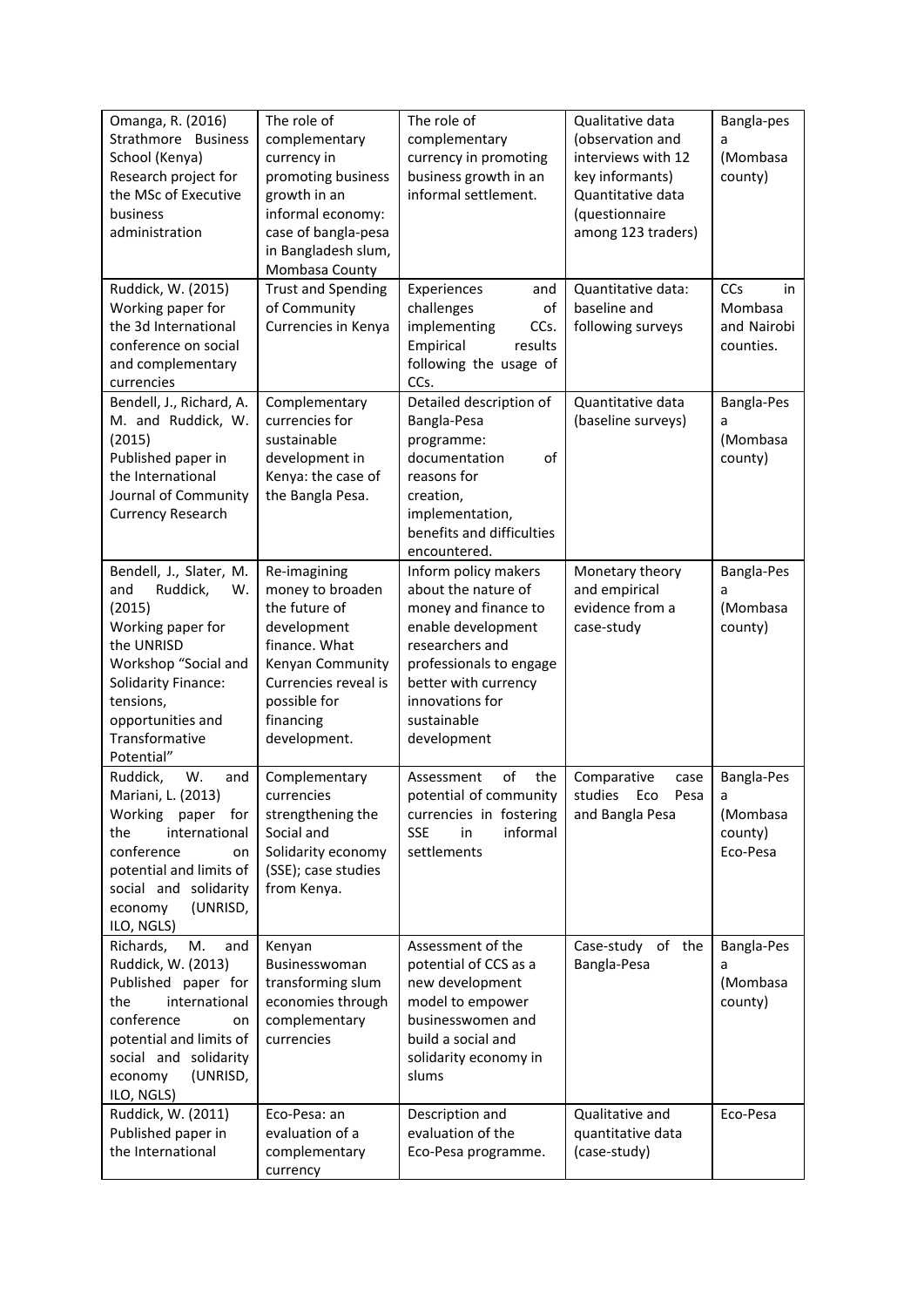| Journal of Community   programme in |                  |  |  |
|-------------------------------------|------------------|--|--|
| Currency Research                   | Kenya's informal |  |  |
|                                     | settlements      |  |  |

GE programs have been assessed by researchers since 2011, resulting in 3 published papers, 4 working papers and 6 master theses.

The first Sarafu-Credit Voucher System (VS) (aka Community Currency (CC)) experience, the Eco-Pesa, has resulted in positive economic, social and environmental outcomes, showing the potential of CCs in sustainable development interventions (Ruddick, 2011; Ruddick and Mariani, 2013). The Eco-Pesa was a convertible voucher backed by a donor funds in national currencies, circulating among a network of 75 small local businesses in Kongowea, Kenya. The objective of this program was to foster waste management as well as to economically empower the urban vulnerable people (especially the youth). One of the results of the introduction of this program was "that an estimated \$4,176 USD worth of trading was facilitated through the circulation of only \$352 USD worth of Eco-Pesa" (Ruddick, 2011, p.11). The Eco-Pesa furthermore caused a 22% average increase in the incomes of participating businesses, three youth-led community tree nurseries to be created and 20 tons of waste to be collected. Other benefits of the Eco-Pesa program were that it was cost effective (over a period of seven months only \$4,698 USD was spent), it offered an enhanced system for increasing accountability and keeping track of development funding.

The second CC scheme launched by GE, the Bangla-Pesa, has been deeply examined since its creation. The gender perspective of Richards, M. and Ruddick, W. (2013) showed that sustainable poverty reduction and community benefits are possible and cost-effective through CCs. These positive impacts can be targeted at vulnerable groups, such as women, to reduce inequality in development by enabling women to care for their families without using up their business profits (Ibid). They concluded that there is an acute need for an authoritative body to offer technical assistance to governments and engage with development actors if CCs are to reach their full potential (Ibid).

These results have also been underlined by Ruddick and Mariani (2013) who provided compelling evidence that CCs fit squarely the efforts of organizations like the Transition Movement and International Labor Organization to support SSE. They also argued that CCs offer a buffer system to ease a transition off of fractional reserve and debt based national currencies.

Bendell et al. (2015) provided a more theoretical analysis of the potential CCs hold for broadening the future of development finance. They explained the nature of money and finance with the aim of achieving a better engagement of policy makers and researchers with monetary innovations for sustainable development. Bendell et al. used the case of the Bangla-Pesa to demonstrate how re-imagining money can lead to positive development outcomes. They furthermore demonstrated that the Bangla-Pesa model is very cost-efficient and therefore holds the potential to innovate development finance. Bangla-Pesa is, indeed, shown to have facilitated, upon its launch, exchanges of roughly 50 Euros in value per day among 109 businesses, which is projected to raise living standards in the community primarily through the utilization of excess business capacity. After only a week of circulation – Bangla-Pesa represented an estimated 22% total trade among community members.

The study of Omanga (2016) also revealed that community currencies can have a positive impact on poverty reduction by helping generate additional profits for businesses. Her study showed that the Bangla-Pesa allows people to barter trade more effectively, improving daily sales by increasing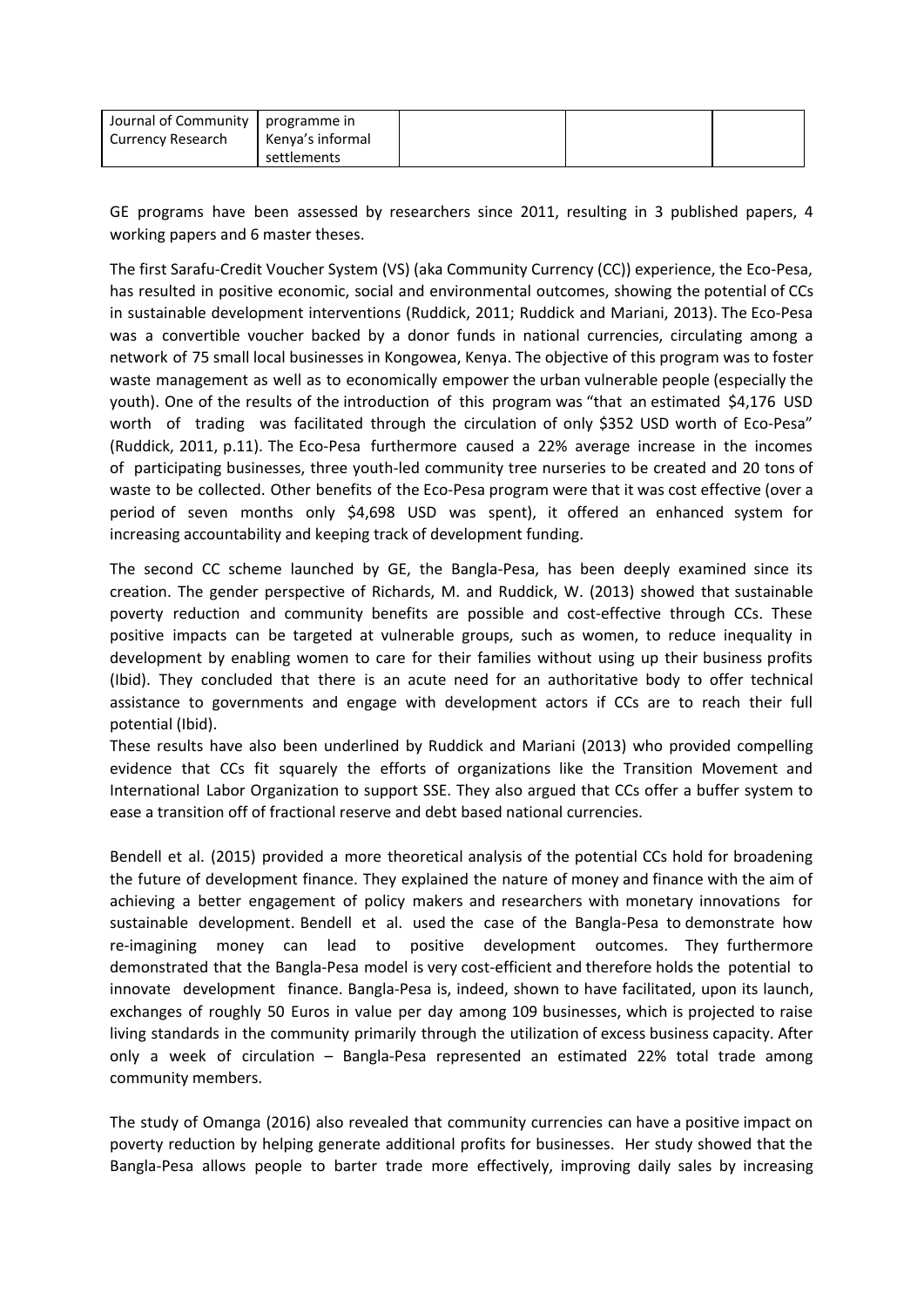interactions between local people. Besides, she found that the Bangla-Pesa helps the users in increasing their savings, and thus helps them to get financial assistance from chamas and other microfinance institutions. Finally, she underlines that the CC increases the access to social services and community empowerment.

Finally, Dissaux (2016) advocated the potential of CCs as localized monetary commons to be an effective tool for inclusive development and the development of a cooperative economy. His study of the Bangla-Pesa also suggested that a common governance structure could secure that the interests of all parties are given the same attention, which would for example imply that the poor can take part in the process of implementation and governance of the financial services that will be used by them.

Besides the Bangla-Pesa, some scholars have assessed the impacts of all the Kenyan CCs. At first, a qualitative analysis of the Bangla-Pesa, Gatina-Pesa and Kangemi-Pesa is given by Ruddick (2015). The study showed that 5%-10% of local food purchases are being done using the CCs among members and that CC usage is positively correlated to increasing levels of community trust. Besides, it revealed that users claimed benefits in sales, customers, local trust, market stability would desire to see CC usage increase. Dissaux et Ruddick (2017) assessed the need for the institutionalization of these CCs as local monetary commons by showing mixed results regarding the institutionalization process of the Bangla-Pesa model. A list of the challenges encountered and limits of model is provided (difficulty to build trust, existing social capital models trading relations in CC, program is time consuming, challenge of stockings locally). To overcome these limits and increase usage and impact, they argued for an evolution towards the Sarafu-Credit model (backed up by cooperative assets). The new modalities and expected results are furthermore presented through the theory of change.

Moreover, Anagrius (2017) analyzed the potential of CCs to foster sustainable livelihoods and underlined that active users are able to increase their sales, savings and access to basic goods and services thanks to the CC. It also found that the networks and community activities are strengthening social contacts in the community and that the CC can help financing the management of local environmental problems. The identified challenges are related to local leadership and lack of trust, communication and consistency of rules. These challenges are also found by Dezin (2017) who perceived that that there are not direct channels of participation or decision-taking to GE and that GE does not foster the institutional capacity of the communities. His conclusion revealed that the majority of community members perceive the programs as positive in terms of sales, savings and increased trust but that there is on average a low usage of CCs, except for in certain smaller subgroups, where a high trust level was pre-existent. Finally, the quantitative research of Sillan (2017) showed a positive and significant impact of CCs on the following two lifestyle outcomes: helping the environment and gifting in professional services and goods (altruistic behavior). It concluded that CCs is a tool to support sustainable development in informal settlements and influence the lifestyle (expectations and behaviors) of the participants.

To conclude, empirical studies advocate the strong potential of CCs to foster sustainable development, the social and solidarity Economy and poverty reduction in informal settlements. Scholars argued that CCs can be used as a policy instrument for efficient interventions in social welfare, environmental and economic programs.

## **BACKGROUND ON FOOD SECURITY: A THEORETICAL FRAMEWORK**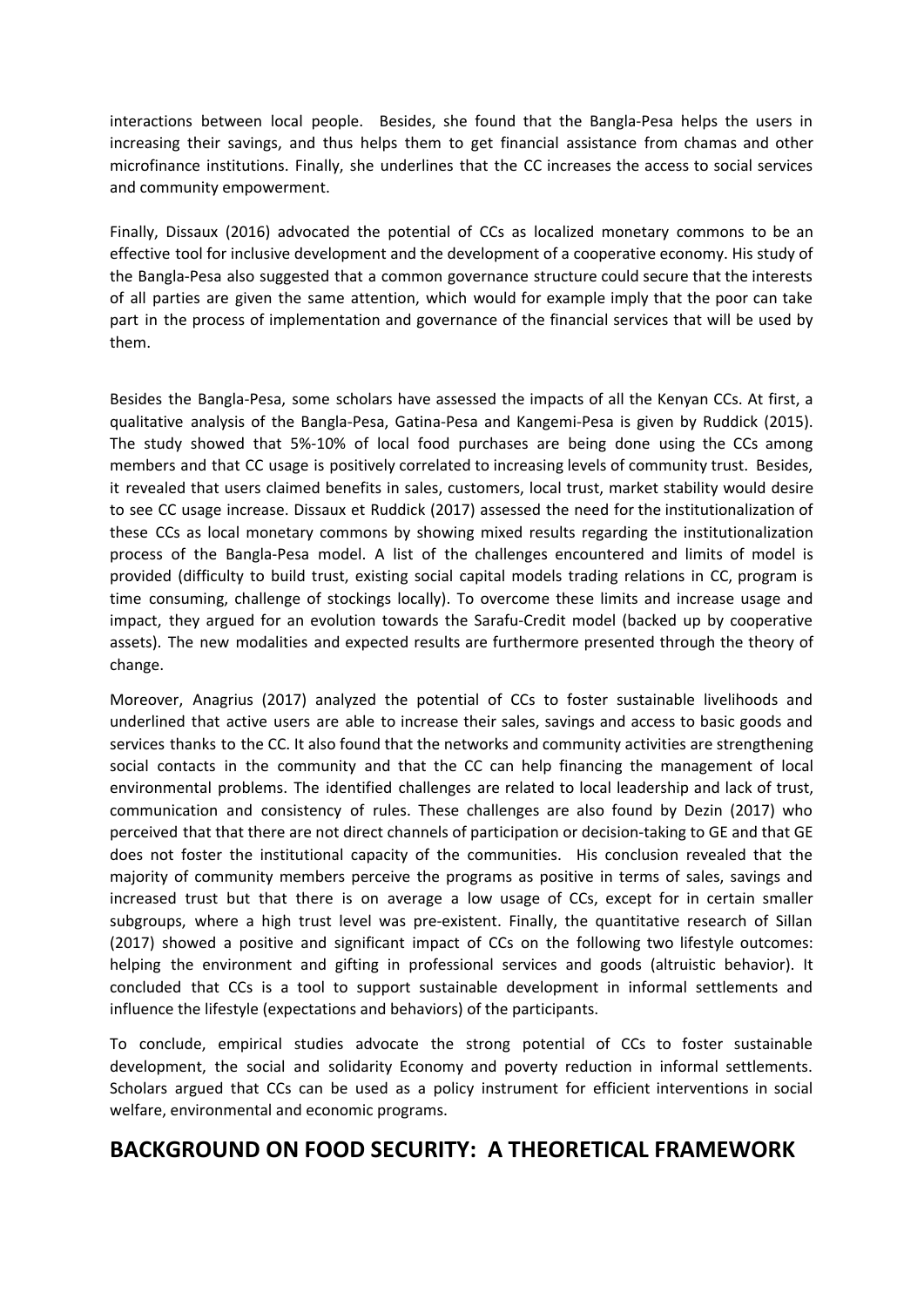Food security is usually defined as a situation when "all people, at all times, have physical and economic access to sufficient, safe and nutritious food to meet their dietary needs and food preferences for an active and healthy life" (World Food Summit, 1996). Food security is a policy issue of importance and is considered as the principal outcome of food systems targeted by decision-makers.

According to Ericksen (2008), the three major components of food security are access, availability and utilization. Food availability refers to the amount, type and quality of food a unit (individual, household, community, nation etc.) has at its disposal to consume. Access to food refers to the ability of a unit to obtain access to the type, quality, and quantity of food it requires. Food utilization refers to individual or household capacity to consume and benefit from food. Ericksen (2008) defined each of these components into different elements. His definitions are summarized into the following table.

| <b>FOOD AVAILABILITY</b>                                                                                                                                                                                                                                                                                                                                                                                                                                                            | <b>FOOD ACCESS</b>                                                                                                                                                                                                                                                                                                                                     | <b>FOOD UTILIZATION</b>                                                                                                                                                                                                                                                                                                                                                                                                               |
|-------------------------------------------------------------------------------------------------------------------------------------------------------------------------------------------------------------------------------------------------------------------------------------------------------------------------------------------------------------------------------------------------------------------------------------------------------------------------------------|--------------------------------------------------------------------------------------------------------------------------------------------------------------------------------------------------------------------------------------------------------------------------------------------------------------------------------------------------------|---------------------------------------------------------------------------------------------------------------------------------------------------------------------------------------------------------------------------------------------------------------------------------------------------------------------------------------------------------------------------------------------------------------------------------------|
| <b>Production:</b><br>how much and which types of<br>food consumed are available<br>through local production<br>Determinants: land<br>holding<br>tenancy<br>sizes,<br>resource<br>arrangements,<br>economic<br>labor,<br>human<br>returns<br>to<br>capital, control local producers<br>have over their own products                                                                                                                                                                 | <b>Affordability:</b><br>the purchasing power of<br>households or communities<br>relative to the price of food<br>Determinants: pricing policies<br>mechanisms,<br>and<br>seasonal<br>geographical variations<br>and<br>in price, local prices relative to<br>external prices, the form in<br>which households are paid,<br>income, and wealth levels. | <b>Nutritional value:</b><br>how much of the daily<br>requirements of<br>calories, vitamins, protein,<br>and micronutrients are<br>provided by the food<br>consumed.<br>Determinants:<br>diversity<br>of<br>food consumed, type of<br>primary<br>protein,<br>disease<br>incidence (which affects food<br>absorption),<br>education,<br>facilities for cooking and pre-<br>paring food, access to clean<br>water and hygiene practices |
| <b>Distribution:</b><br>How food for consumption is<br>physically moved to be<br>available, in what form, when<br>and to whom<br>Determinants: transportation<br>infrastructure,<br>public<br>and<br>safety nets, storage facilities,<br>governance,<br>security,<br>enforcement of trade barriers<br>and borders<br>of the food<br>available to a unit is<br>obtained through exchange<br>mechanisms such as barter,<br>trade, purchase, or loans<br>rather than local production. | <b>Allocation:</b><br>the mechanisms governing<br>when, where, and<br>how food can be accessed by<br>consumers<br>Determinants:<br>markets,<br>policies,<br>social<br>government<br>capital (informal<br>allocation<br>processes)                                                                                                                      | <b>Social value:</b><br>all of the social and cultural<br>aspects of<br>consumption<br>cultural<br>Determinants:<br>customs, community<br>and<br>households' relations to food                                                                                                                                                                                                                                                        |

*Table 3: the concept of food security*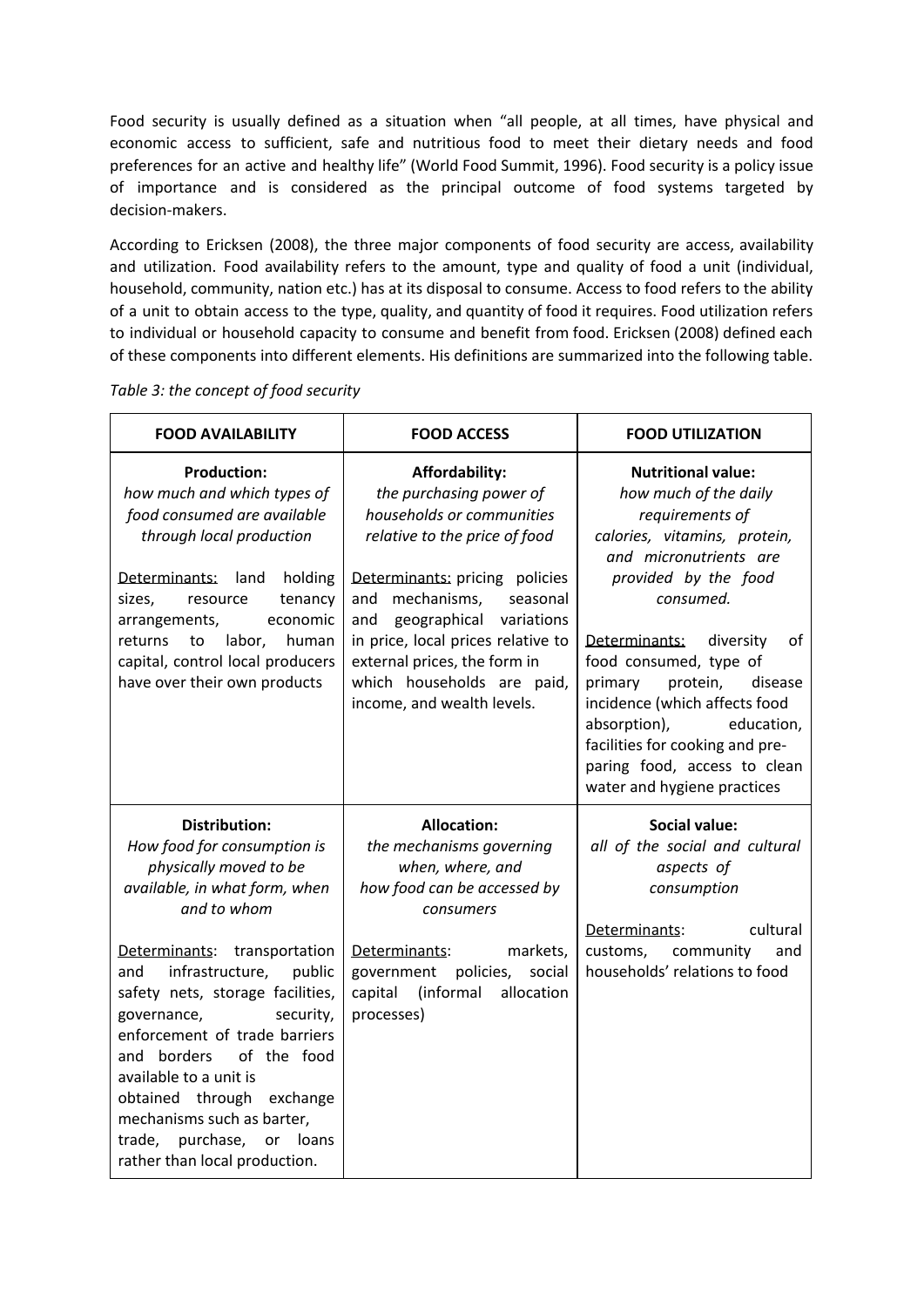### **METHODS**

#### *The Miyani-Pesa*

The research study in Miyani is based on a complex system approach mixing qualitative and quantitative analyses to study the impact of the miyani-pesa on the local food system with a focus on food security issues. Besides, the study investigates the potential of CCs to integrate an agricultural value addition activity (posho mill) to the territory.

The research has been decomposed on two research phases: the first one has taken place in December 2017 and January 2018 while the second one will take place in March 2018.

*Table 4: Methodology applied in Miyani*

|                                               | Objective(s)                         | <b>Methods</b>                                        | <b>Data</b>                                                                                                                                                                           | Food<br>security<br>components<br>addressed        |
|-----------------------------------------------|--------------------------------------|-------------------------------------------------------|---------------------------------------------------------------------------------------------------------------------------------------------------------------------------------------|----------------------------------------------------|
| Phase I<br>(December<br>2017-January<br>2018) | Territorial<br>resources<br>analysis | walk<br><b>Transect</b><br>and mapping of<br>the area | GIS data: human<br>settlements,<br>schools, medical<br>center, officials,<br>farming systems,<br>water points and<br>irrigation<br>system, forests,<br>roads, market<br>places, posho | Food availability<br>(production,<br>distribution) |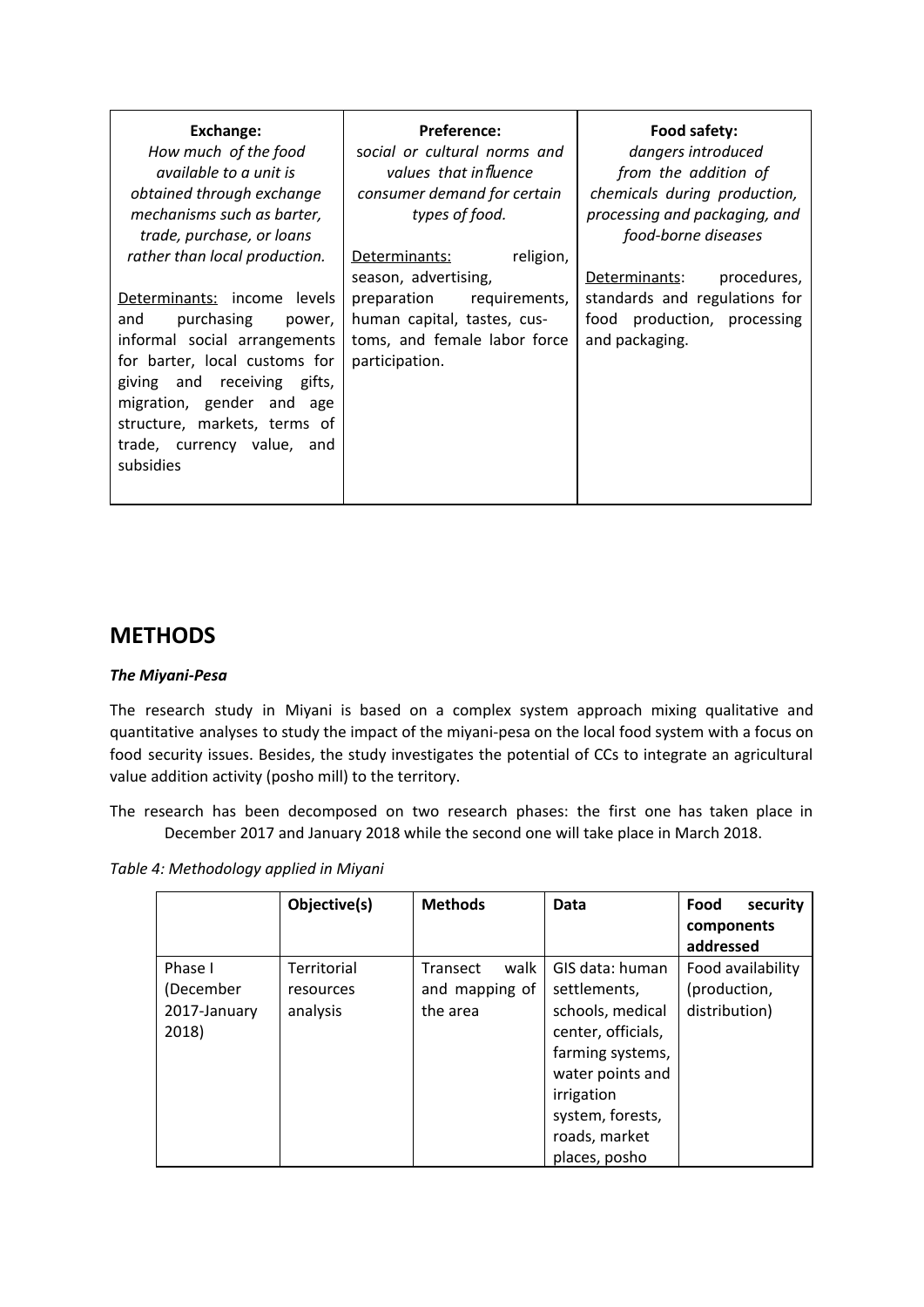|                                                                                                                                                                                                                                       |                                                                               | mills, types of<br>soil.                                                                                                                                                    |                                                                                                                                                        |
|---------------------------------------------------------------------------------------------------------------------------------------------------------------------------------------------------------------------------------------|-------------------------------------------------------------------------------|-----------------------------------------------------------------------------------------------------------------------------------------------------------------------------|--------------------------------------------------------------------------------------------------------------------------------------------------------|
| of<br>Analysis<br>(i)<br>the<br>users<br>socio-economic<br>characteristics<br>(ii)<br>perceived<br>outcomes of the<br><b>CC</b><br>of<br>Analysis<br>farmers<br>livelihoods<br>and<br>farming systems<br>(inputs/outputs<br>analysis) | Semi-structured<br>interviews with<br>36 CC users                             | Livelihood<br>strategies and<br>users'<br>characteristics;<br>farming systems<br>(inputs/outputs<br>analysis); use,<br>perceived<br>benefits and<br>challenges of<br>the MP | Food availability<br>(production,<br>distribution,<br>exchange)<br>Food access<br>(affordability,<br>preference)<br>Food utilization<br>(social value) |
| Impact<br>of<br>assessment<br>CC<br>food<br>on<br>security<br>(especially food<br>budget and food<br>diversity)                                                                                                                       | 15 days food<br>consumption<br>booklets (20 CC<br>users and 80<br>non-users)  | Description<br>of<br>the daily meals;<br>degree<br>of<br>satisfaction;<br>daily<br>food<br>purchase<br>(food<br>items<br>and<br>budget) in Ksh<br>and in CC                 | Food availability<br>(exchange)<br>Access to food<br>(affordability)                                                                                   |
| Institutional<br>context                                                                                                                                                                                                              | Interview<br>with<br>Kenya Red Cross<br>(field officer)                       | History of the<br>the<br>and<br>area<br>cooperative<br>Role<br>and<br>activities of the<br>Kenya Red Cross<br>Perceptions<br>about<br>the<br>Miyani-Pesa                    | Food<br>access<br>(allocation)                                                                                                                         |
| Institutional<br>context and<br>impact of the CC<br>on the local<br>agricultural<br>cooperative                                                                                                                                       | Focus<br>groups<br>and PRA with<br>committee<br>members of the<br>cooperative | History,<br>objectives,<br>activities,<br>governance,<br>challenges,<br>outcomes of the<br>cooperative<br>Inputs/ outputs<br>analysis                                       |                                                                                                                                                        |
| Economic<br>sustainability of<br>the cooperative<br>impact of<br>and<br>the CC on the<br>cooperative                                                                                                                                  | Analysis of the<br>financial records<br>of the<br>cooperative                 | Income<br>and<br>expenses of the<br>cooperative<br>(in<br>Ksh and in CC)                                                                                                    |                                                                                                                                                        |
| Local livelihoods<br>strategies<br>and<br>lifestyles                                                                                                                                                                                  | Direct and<br>participatory<br>observation;                                   | Livelihoods and<br>lifestyles<br>Gender analysis                                                                                                                            | Food availability<br>(production)                                                                                                                      |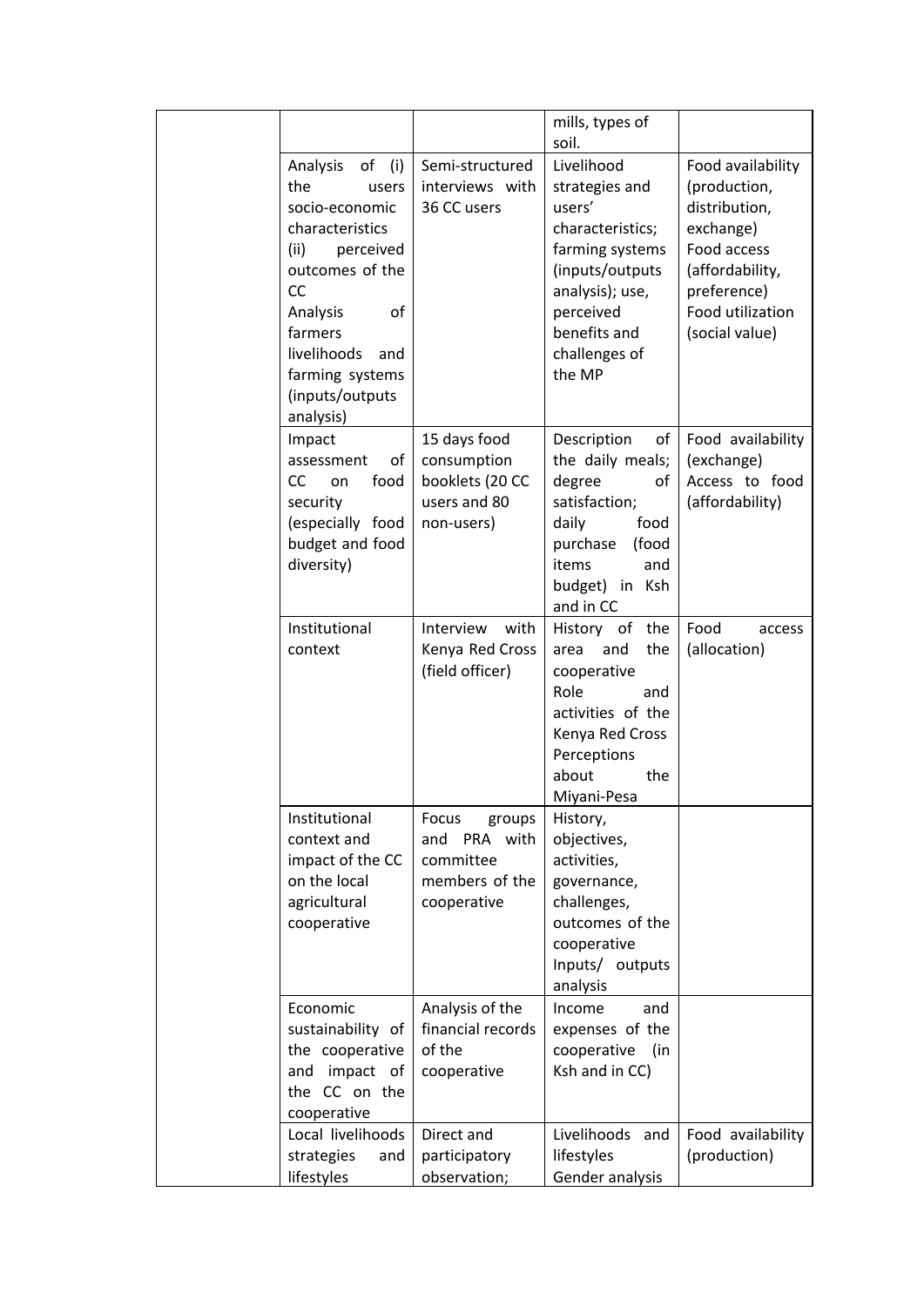|                          |                                                                                                                                         | informal<br>interviews<br>(participation to<br>the daily life of<br>the host family<br>for 15 days and<br>participation to<br>some activities<br>of the<br>cooperative) | Analysis of the<br>cooperative                                                                                                                                            | Food<br>access<br>(preference)<br>Food utilization<br>(social value)                                                                                                         |
|--------------------------|-----------------------------------------------------------------------------------------------------------------------------------------|-------------------------------------------------------------------------------------------------------------------------------------------------------------------------|---------------------------------------------------------------------------------------------------------------------------------------------------------------------------|------------------------------------------------------------------------------------------------------------------------------------------------------------------------------|
| Phase II<br>(March 2018) | Impact of the CC<br>on food security<br>farmers<br>and<br>livelihoods<br>Research action                                                | Questionnaire<br>and<br>food<br>booklet II<br>Workshop<br>and                                                                                                           | Wealth index<br>Income<br>and<br>expenses<br>Food<br>source,<br>food<br>consumption,<br>food access<br>Use of the CC<br>and<br>perceived<br>benefits<br>Social<br>mapping | Food availability<br>(production,<br>exchange)<br>Food<br>access<br>(affordability)<br>Food utilization<br>(nutritional<br>value)                                            |
|                          | Impact of CC on<br>relations<br>trade<br>and<br>social<br>networking<br>Understanding<br>of the concept<br>оf<br>CC<br>and<br>ownership | participatory<br>training<br>with<br>CC<br>the<br>users<br>(networking,<br>communication)                                                                               | and<br>trade<br>relations<br>o <sub>f</sub><br>Sense<br>ownership,<br>governance and<br>level<br>οf<br>knowledge                                                          |                                                                                                                                                                              |
|                          | Analysis of the<br>context<br>(institutional,<br>politico-economi<br>c,<br>environmental)                                               | Interviews with<br>key informants                                                                                                                                       | interests, needs,<br>challenges<br>οf<br>local<br>stakeholders<br>Perceptions<br>about the CC                                                                             | Food availability<br>(production,<br>distribution,<br>exchange)<br>Food<br>access<br>(affordability,<br>allocation)<br>Food utilization<br>(social<br>value,<br>food safety) |

#### *The Gatina-Pesa*

- The research study in Gatina is based on a complex system approach mixing qualitative and quantitative analyses to study the impact of the gatina-pesa on the local urban food system with a focus on food security issues. Besides, the study investigates the potential of VSs to foster education and food security at school (for children).
- The research is based on one month of field work. Besides the academic perspective of this fieldwork, the objective is to make research action and to foster the management of the gatina-pesa as well as the networking and training aspects of the program.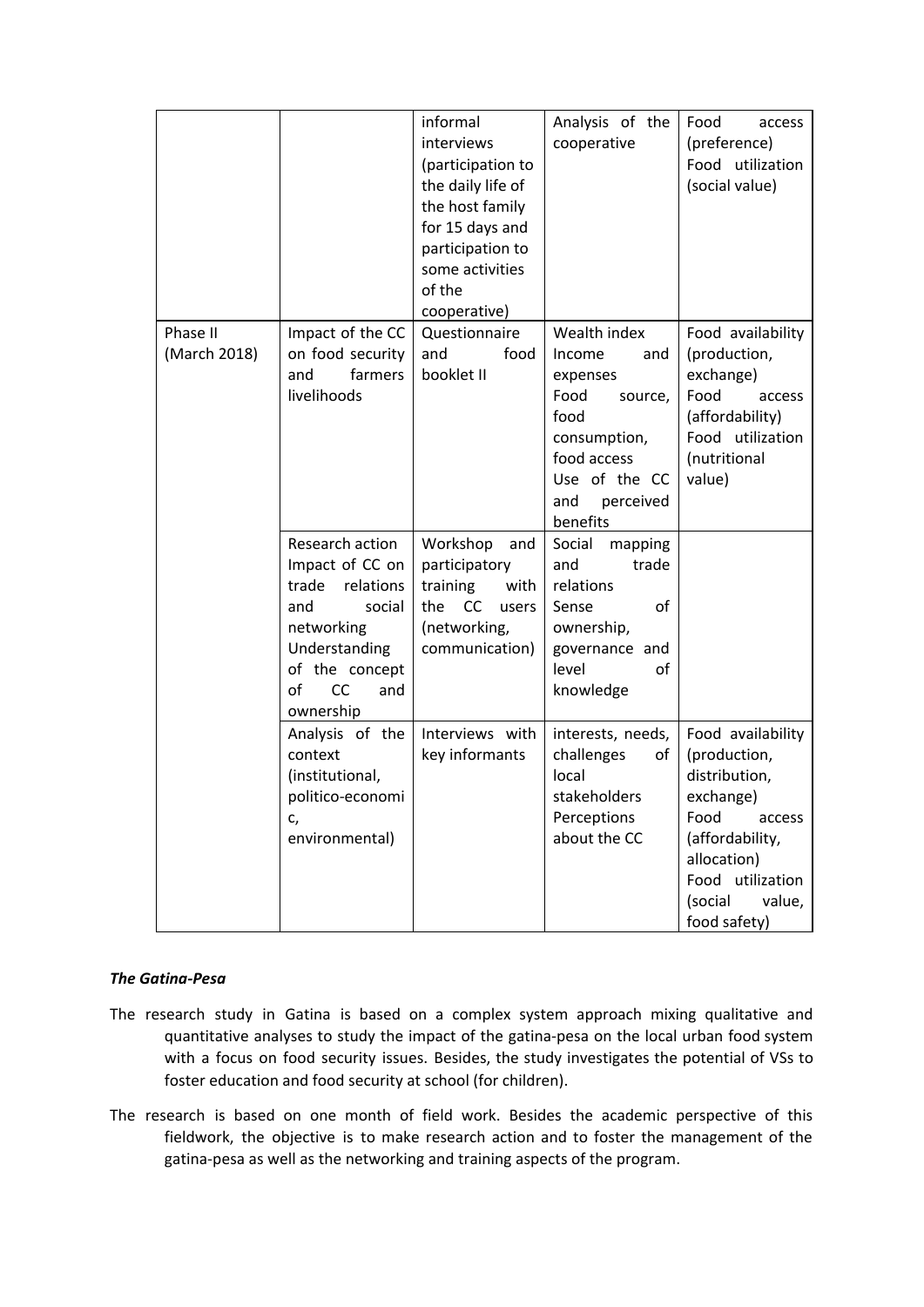| Table 5: Methodology applied in Gatina |  |
|----------------------------------------|--|
|----------------------------------------|--|

| <b>Objectives</b>                                                                                                                        | <b>Methods</b>                                                                                                                                                                                                | <b>Datas</b>                                                                                                                                                                                                                                                                                                                                                                                                                                           | Food<br>security                                                                                                   |
|------------------------------------------------------------------------------------------------------------------------------------------|---------------------------------------------------------------------------------------------------------------------------------------------------------------------------------------------------------------|--------------------------------------------------------------------------------------------------------------------------------------------------------------------------------------------------------------------------------------------------------------------------------------------------------------------------------------------------------------------------------------------------------------------------------------------------------|--------------------------------------------------------------------------------------------------------------------|
|                                                                                                                                          |                                                                                                                                                                                                               |                                                                                                                                                                                                                                                                                                                                                                                                                                                        | components<br>addressed                                                                                            |
| Impact of the CC on<br>food security                                                                                                     | Distribution of<br>one<br>hundred<br>food<br>consumption booklets<br>among 40 users and 60<br>non-users (for 7 days)                                                                                          | (i)<br>daily expenses in<br>food in Ksh and in CC;<br>(ii) daily total expenses<br>in Ksh and in CC; (iii)<br>number of food items<br>bought; (iv)<br>daily<br>income in Ksh and in<br>CC; (v) number of<br>people sharing the<br>breakfast, lunch and<br>dinner; (vi) degree of<br>satisfaction<br>for<br>the<br>breakfast, lunch and<br>dinner; (vii) type of<br>food eaten (cereals,<br>vegetables,<br>beans,<br>fruits, sweets, meat<br>and fish). | Food availability<br>(exchange)<br>Food<br>access<br>(affordability)<br>Food<br>utilization<br>(nutritional value) |
| Impact of the CC on<br>food<br>security<br>and<br>livelihoods                                                                            | Questionnaire<br>distributed<br>to<br>the<br>same 40 users and 60<br>non-users                                                                                                                                | wealth index, sources<br>of<br>income<br>and<br>incomes,<br>expenses,<br>food<br>security,<br>uses,<br>benefits<br>and<br>challenges of the CC                                                                                                                                                                                                                                                                                                         | Food<br>availability<br>(production, exchange)<br>Food<br>access<br>(affordability)                                |
| Impact assessment of<br>the CC on food security<br>livelihoods:<br>and<br>triangulation with the<br>questionnaire<br>and<br>food booklet | Informal<br>interviews<br>with users of the CC                                                                                                                                                                | Food consumption and<br>food sources<br>Perceived impacts of<br>the CC                                                                                                                                                                                                                                                                                                                                                                                 |                                                                                                                    |
| Action<br>and<br>participatory research<br>fostering<br>for<br>communication about<br>the CC and networking                              | Focus<br>groups<br>and<br>participatory<br>workshops with (1) the<br>headteachers of the<br>schools members of<br>the CC network (2) the<br>chairmen of the cluster<br>groups members<br>of<br>the CC network | Outcomes of the CC on<br>the schools and the<br>cluster groups<br>(and<br>individual savings)<br>Perceptions about how<br>to communicate about<br>the CC and how to<br>foster<br>networking<br>among users                                                                                                                                                                                                                                             |                                                                                                                    |
| Socio-economic<br>urban<br>context<br>and<br>food system                                                                                 | Interviews<br>with<br>key<br>informants<br>(officials,<br>schools, medical care,<br>NGO <sub>s</sub> )                                                                                                        | Socio-economic<br>context<br>urban<br>and<br>food system<br>(trends<br>and challenges)                                                                                                                                                                                                                                                                                                                                                                 | Food<br>availability<br>(production,<br>distribution, exchange)                                                    |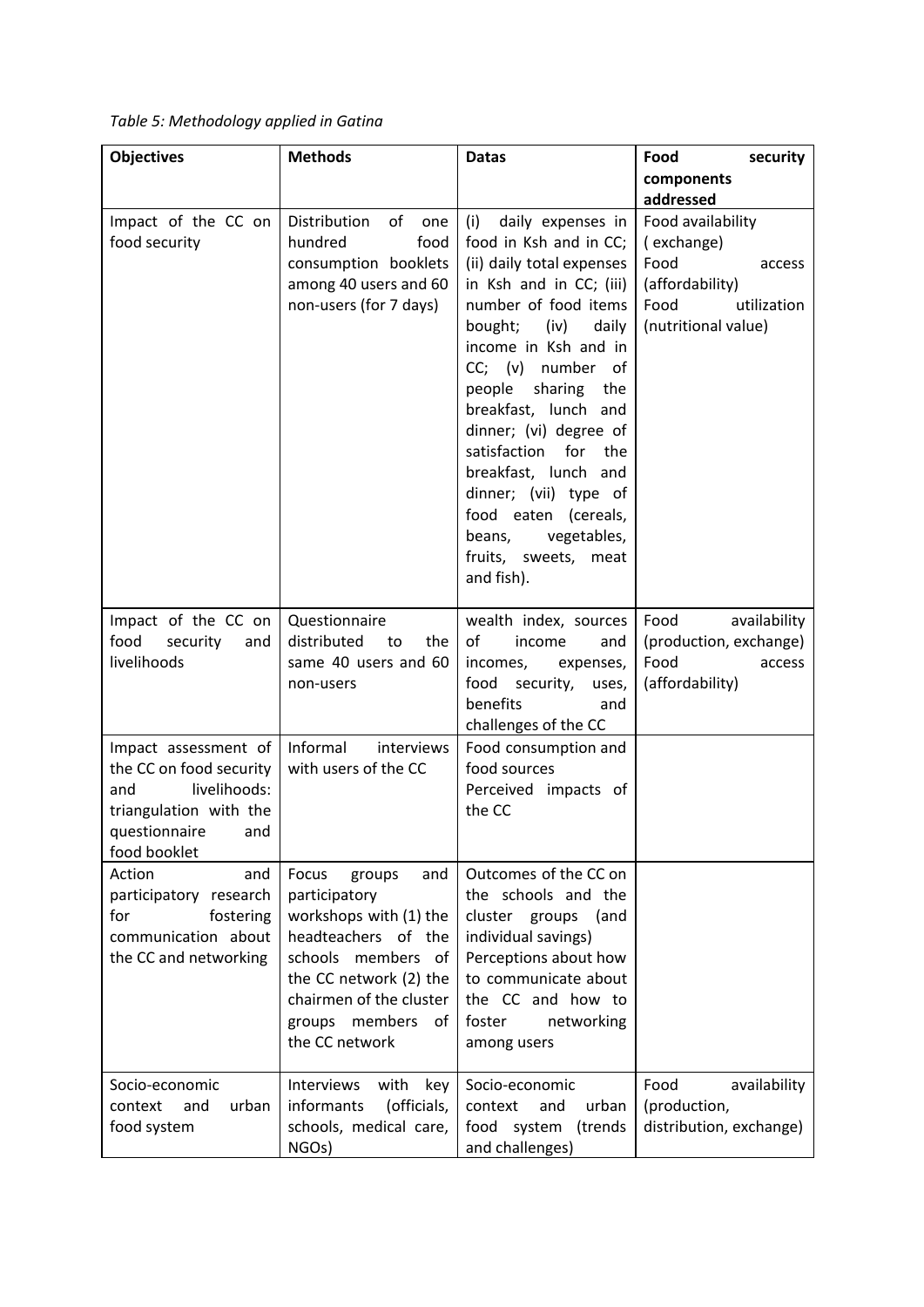|                                                                                                   |                                                                                                                              | Perceptions about the<br><b>CC</b><br>Interests and needs of<br>key local stakeholders                               | Food<br>access<br>(affordability,<br>allocation, preference)<br>Food utilization (social<br>value, food safety) |
|---------------------------------------------------------------------------------------------------|------------------------------------------------------------------------------------------------------------------------------|----------------------------------------------------------------------------------------------------------------------|-----------------------------------------------------------------------------------------------------------------|
| Socio-economic<br>urban<br>and<br>context<br>food system                                          | Direct observation at<br>local<br>market<br>the<br>(Kawangware)<br>and<br>description<br>of<br>one<br>typical day of a woman | Food prices and food<br>sources<br>day<br>of<br>Typical<br>a a<br>woman food<br>street<br>vendor                     | Food<br>access<br>(affordability,<br>allocation)                                                                |
| of<br>GE,<br>Governance<br>activities, roles<br>and<br>responsibilities of the<br>employees of GE | Interviews with the<br>two employees of the<br>cooperative shop and<br>with the employees of<br>GE                           | Governance<br>οf<br>GE,<br>activities, roles<br>and<br>responsibilities of the<br>employees of GE                    |                                                                                                                 |
| Organizational<br>structure of the CC<br>network<br>and<br>governance<br>mechanisms               | the<br><b>Interviews</b><br>with<br>chairman,<br>treasurer<br>and secretary of the<br><b>CBO</b>                             | Organizational<br>structure of the CC<br>network,<br>objectives<br>and<br>governance<br>mechanisms                   |                                                                                                                 |
| Research action                                                                                   | Organization<br>of one<br>market day and waste<br>management event                                                           | of<br>Challenges<br>organizing events<br>in<br>the community<br>of the<br>Impacts<br><sub>CC</sub><br>along an event |                                                                                                                 |

# **PRELIMINARY RESULTS**

#### **PRELIMINARY RESULTS IN MIYANI**

#### *Socio-economic context in Miyani*

The Miyani area is located in the Kwale County, which is characterized by some of the worst socio-economic and health indicators in Kenya. According to the Kenyan Government (2016), the agriculture sector plays a crucial role in guaranteeing food and nutrition security, reducing poverty, and creating employment in Kwale County where subsistence farming accounts for about 80% of the average household income. In spite of the importance of agriculture, food insecurity is a critical issue in the county: roughly 70% of the households are considered as food poor (Ibid). Reliance on rain fed agriculture makes farmers in Kwale especially vulnerable to climate shocks and changes, resulting in hunger for as much as half of the total county population due to lack of rains (Ibid).

The Miyani area is composed of six villages where the main livelihood strategies are subsistence farming and urban (casual) jobs in Mazeras or Mombasa. Typically, men are the ones in charge of being employed in the city while women take care of the farm and the house. Due to low agricultural productivity and poverty, local people (mainly women) have started small businesses besides farming for generating alternative sources of income and food.

Agriculture lands are mainly obtained through inheritance. Maize, intercropped with cowpeas, green peas, beans and/or groundnuts, are the main crops grown in the area. Crops are mainly grown for subsistence but the production is often too low to sustain the households needs over the all year. The rural economy could be defined as maize-based or rain-based. If the maize season is good, the household spends less money in food but buy more diverse food. If the maize season is bad, the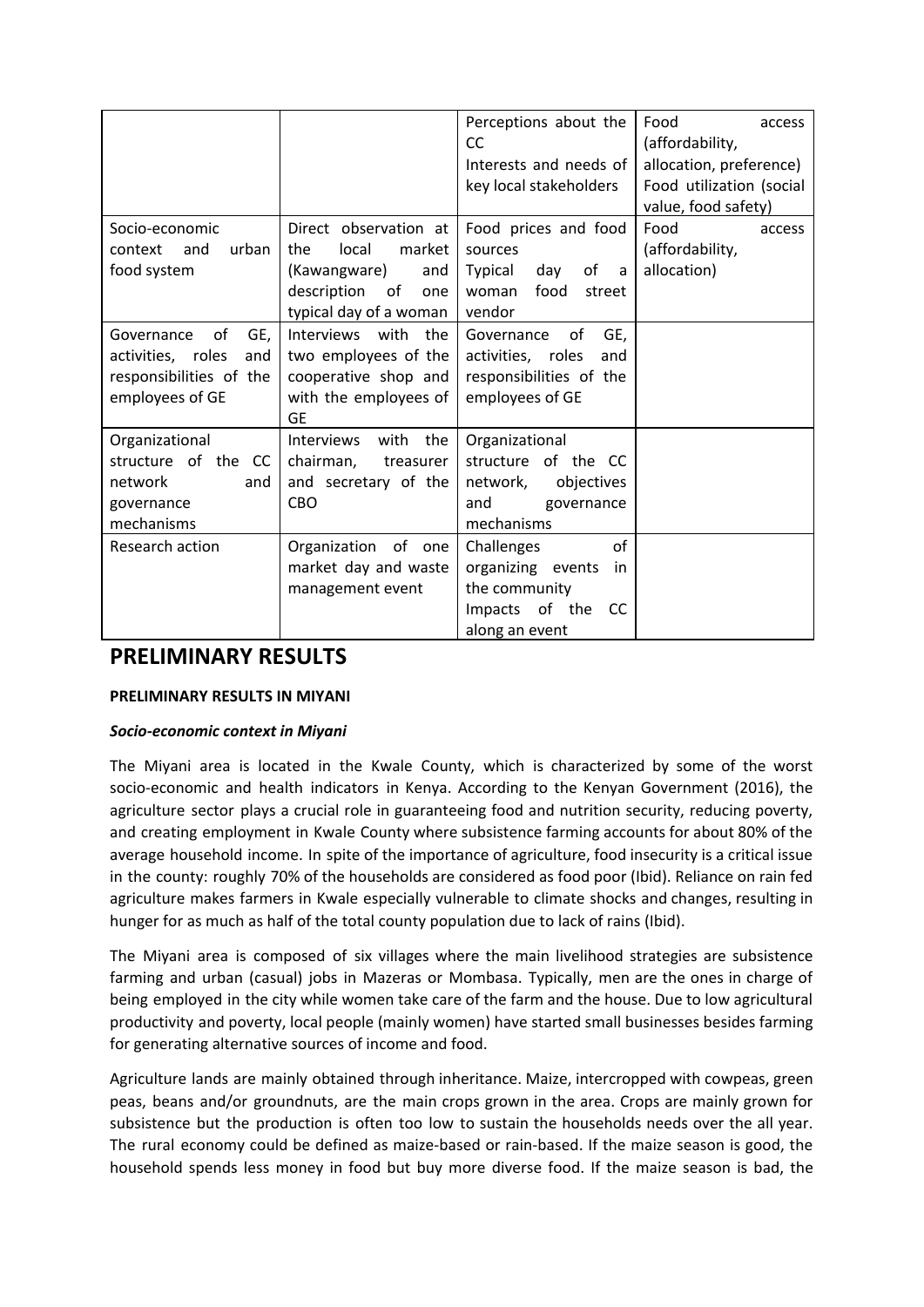household spends more money on food but mainly buys maize flour, resulting in less diverse diets. Increased food budgets result on lower consumption power, thus on lower local economy and market.

Local businesses and local households are also heavily dependent on the external (labor/food) urban markets. Since the local food system is characterized by low yields (mainly because of increased droughts over the last years), the local food vendors replenish their stocks in Mazeras or in Mombasa while men and young people move to these cities to find jobs. Besides climate, the local rural economy is therefore vulnerable to the seasonality and volatility of these external markets.

#### *The Miyani Food program*

The Miyani Food Program (also called the Miyani Food Distribution Point) (FDP) is an agricultural and community-based cooperative which has been implement in 2011 after a severe drought crisis. Supported by the Kenya Red Cross, the Kenyan Government, the Green World Campaign and the World Food Program (WFP), this cooperative aims to increase food security in the area. Two hundred vulnerable people, mainly women, are members of the cooperative and collectively work three days per week in farming and agroforestry projects. They consequently collectively generate food and alternative income they use to support their cooperative and livelihoods. Each member is paid by the WFP 2000 Ksh nine months on the year and works for free for 3 months. In terms of governance, the cooperative is composed of an elected committee members (9 members) and elected committee board (chairman, tresorier, secretary). Decisions are therefore collectively taken and decision-makers are downwardly accountable to the local communities although the existing power structures and difference in education diminished a bit the democratic features of the cooperative.

#### *The Miyani-pesa*

In 2017, Grassroots Economics has supported the MDP in (1) investing in a posho mill (April 2017); (2) launching a community currency (August 2017) among a network of 40 local smallholders; (3) building a market place in Miyani.

*Figure 4: Implementation of the Miyani-pesa*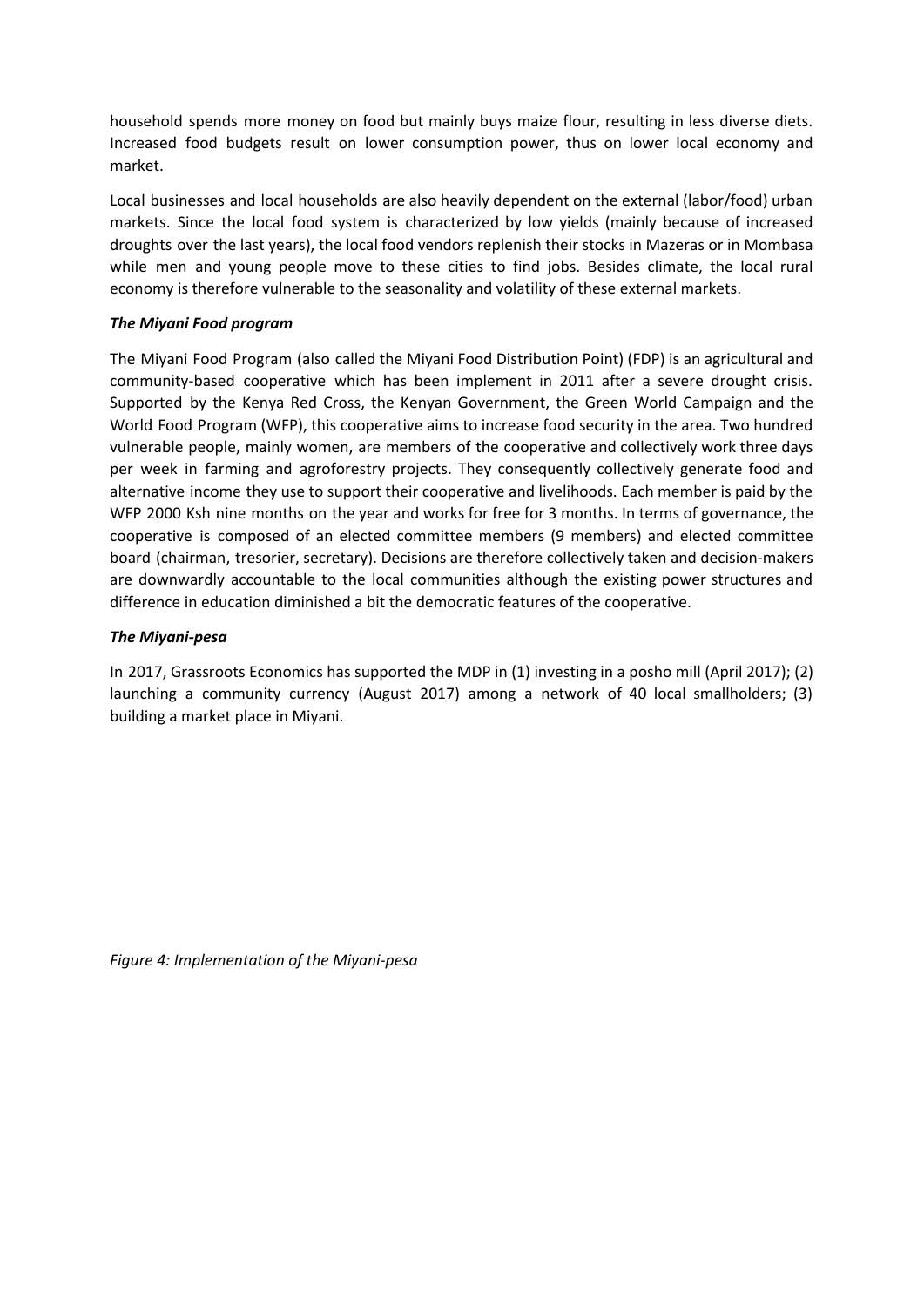

The community currency, named the Miyani-Pesa (MP), is a commodity-based one backed by the posho milling service. Besides trading with the other local members, every user has therefore the possibility to use its vouchers of MP at the cooperative for milling his maize.

*Figure 5: The functioning of the Miyani-Pesa*



#### *Positive (perceived) outcomes of the Miyani-Pesa (MP)*

Although the MP is still at an early development stage, 14 out of 36 interviewees mentioned that the MP helps them on their daily food purchases by allowing them to buy food or mill their maize even when they experience a lack of Kenyan shillings. 21 respondents noticed that they could buy more diverse food thanks to the MP. A short analysis of the food consumption booklets shows that in average, the non-users spend 23 Ksh per day per household member for food while the Miyani- Pesa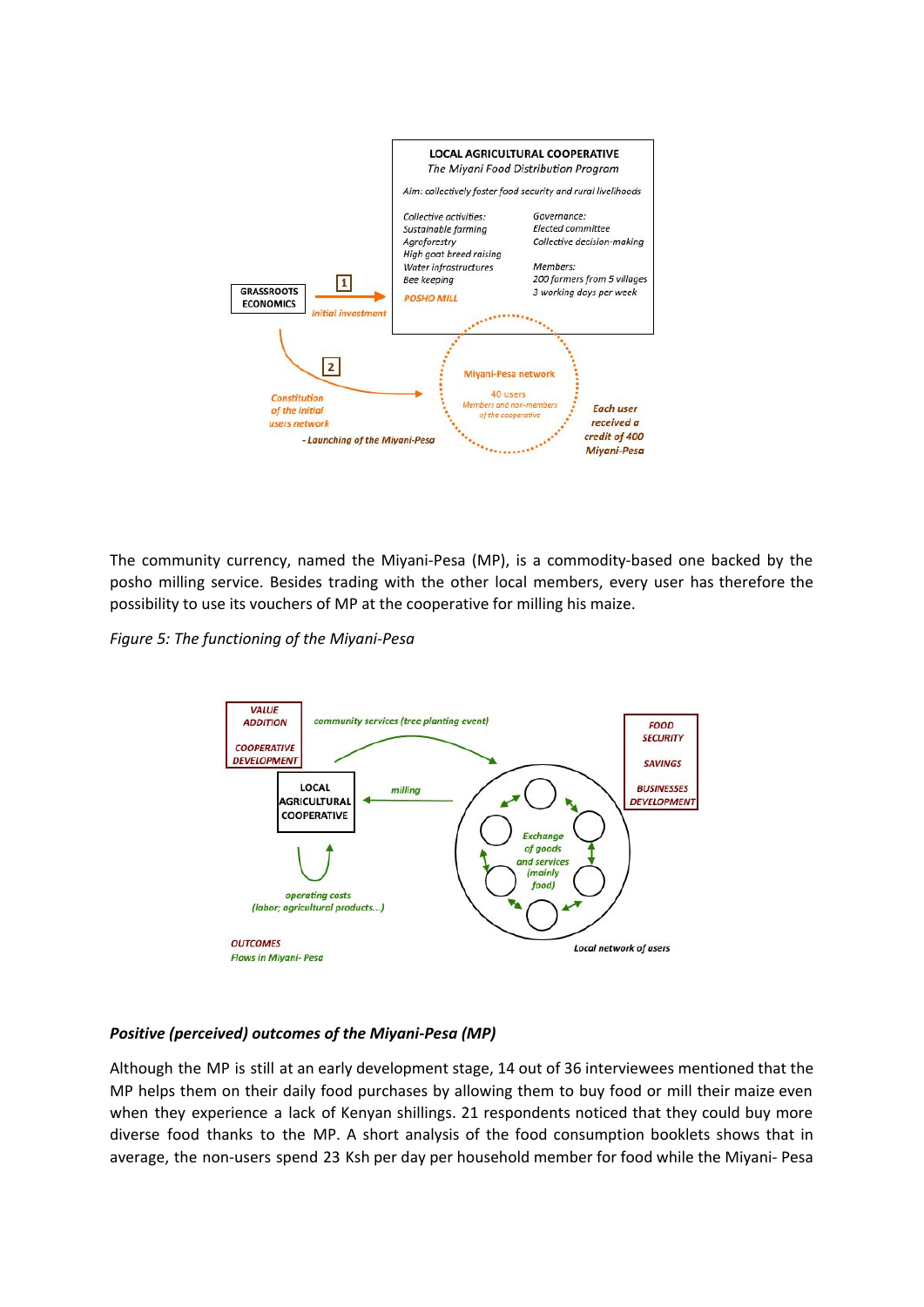users spend 41 Ksh. It must be noticed that a further analysis is needed before assuming any conclusions.

Additionally, 21 interviewees also underlined that, by using MP, they could increase their savings in Kenyan shilling. They would use the savings for paying the school fees, developing their farm and/or increasing their business stocks. For instance, one of the respondent underlined that he saved 300 Ksh since September and he could, therefore, invest on his farm by buying one chicken.

Jacob, 44 years and father of 7 children, is both a farmer and a fisherman. Cooperative's committee member, Jacob has been employed at the posho mill since February 2017. In addition of earning 100/150 Ksh per working day, he has daily received 50 Sarafu-credit since last September. Jacob expressed his enthusiasm regarding Sarafu-credit. At first, he mentioned that he could make more savings by using Sarafu-credit for his daily purchases. He would use the savings for paying the school fees while using the sarafu-credit for buying more food. He also underlined that he could buy more diverse food thanks to the Sarafu-credit. For instance, he buys more often wheat flour for making "chapatis" or rice and therefore, eats more than three times a week chapatis compared to once per week before; more than three times per week rice compared to twice per week before: "I don't have to eat ugali every day now. I could buy more often rice, beans, wheat flour etc.".

Besides, he underlined that his business as a fisherman has been fostered: before, he received 2500 Ksh in a good day; now it earns 3700 Ksh in a good day. Jacob finally underlined that he expects these benefits to be multiplied when there will be more users.

On the other hand, while the MP orientates the local consumption of milling services toward the agricultural cooperative, the latter uses the received MP to support its operational costs by partially remunerating two of its employees at the posho mill in MP. The cooperative has also organized a tree planting event along which the participants were partially paid in MP. In the future, it is expected that the cooperative better systematizes the use of the MP by monthly paying community services such as waste collection, tree planting, water-pound digging etc.

#### **PRELIMINARY RESULTS IN GATINA**

#### *The socio-economic context in Gatina*

The sub-location Gatina is located in the informal settlements of Kawangware on the West of Nairobi. According to the 2009 Kenya Population and Housing Census, Kawangware's population was 133,286 people at this time. Most inhabitants live on less than \$1 (although they earn in shillings) a day and unemployment is high.

Most of the households in the area base their livelihoods on small-scale and informal trade involving small retail shops and kiosks, hawking of second hand cars, street food vending and groceries. This means that majority of the households depends on food purchase from the market for providing food at home. It appears that purchased food on credit from local vendors is the most important coping strategies for overcoming the lack of funds for buying food. It appears that food security and water security are main issues in the informal settlement of Gatina.

#### *The Gatina Pesa*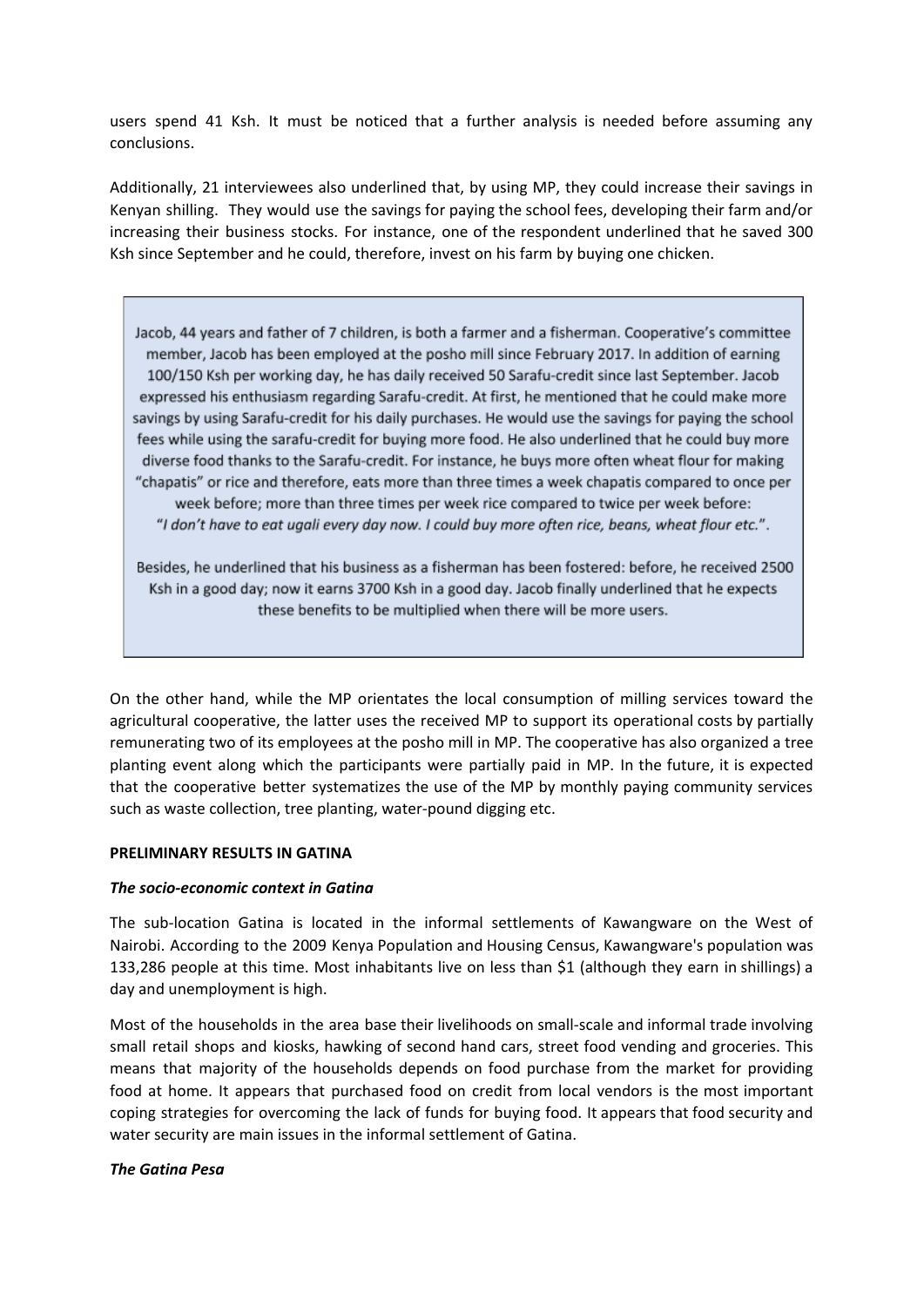The Gatina-Pesa was launched in 2015 by Grassroots Economics, following the interest from a group of school headmasters and teachers supported by a German NGO in permaculture. The network includes around 300 users who are all registered as members of a community-based organization (CBO) supported by GE. The CBO as a local committee should manage the network on its own, ensuring a local ownership and leadership of the CC. Besides, the CBO aims to facilitate the access of the members to loans by working as a merry-go-around. Every member should monthly save 200 Ksh and as a counterpart, could receive loans in Ksh from the community pot.

The Gatina-Pesa is a commodity-based currency backed up by a wholesale shop. This cooperative business provides stocking to 20 local retail shops (users and non-users of the CC) on a weekly basis as well as to some individuals. The main items sold at the shop are maize flour, wheat flour, sugar and baby pampers. Based on the profits of the shop, two persons are employed: the first one basically runs the shop while the second one takes orders from the local retail shops and is responsible of the delivery. These two employees have been trained by the regional business coordinator of GE.

The cooperative shop has been set up in order to regulate trade and to increase the trust in the CC and in GE as well as to make the CC program more financially self-sufficient. The users of the Gatina-Pesa, which have received a zero-interest credit of 400 CCs when becoming members, can at any time use their (excess) CCs at the shop besides trading with the local network of businesses. The cooperative shop therefore ensures credit clearing mechanisms on the network. Besides buying goods at the wholesale shop, the users have also the possibility to buy Ksh as a top-up. On the other hand, the CCs collected by the cooperative shop is put into the community pot and is used for community service work such as waste collection.

#### *Impacts of the Gatina Pesa on food security at the individual and household levels*

A preliminary analysis of 33 questionnaires (19 users and 15 non-users) shows a significant difference in daily food budget. Users of the CC daily spend on average 322 Ksh while non users spend on average 181 Ksh.

*Figure 6: Boxplots about the daily normal spending on food (2: CC users; 3: non users)*



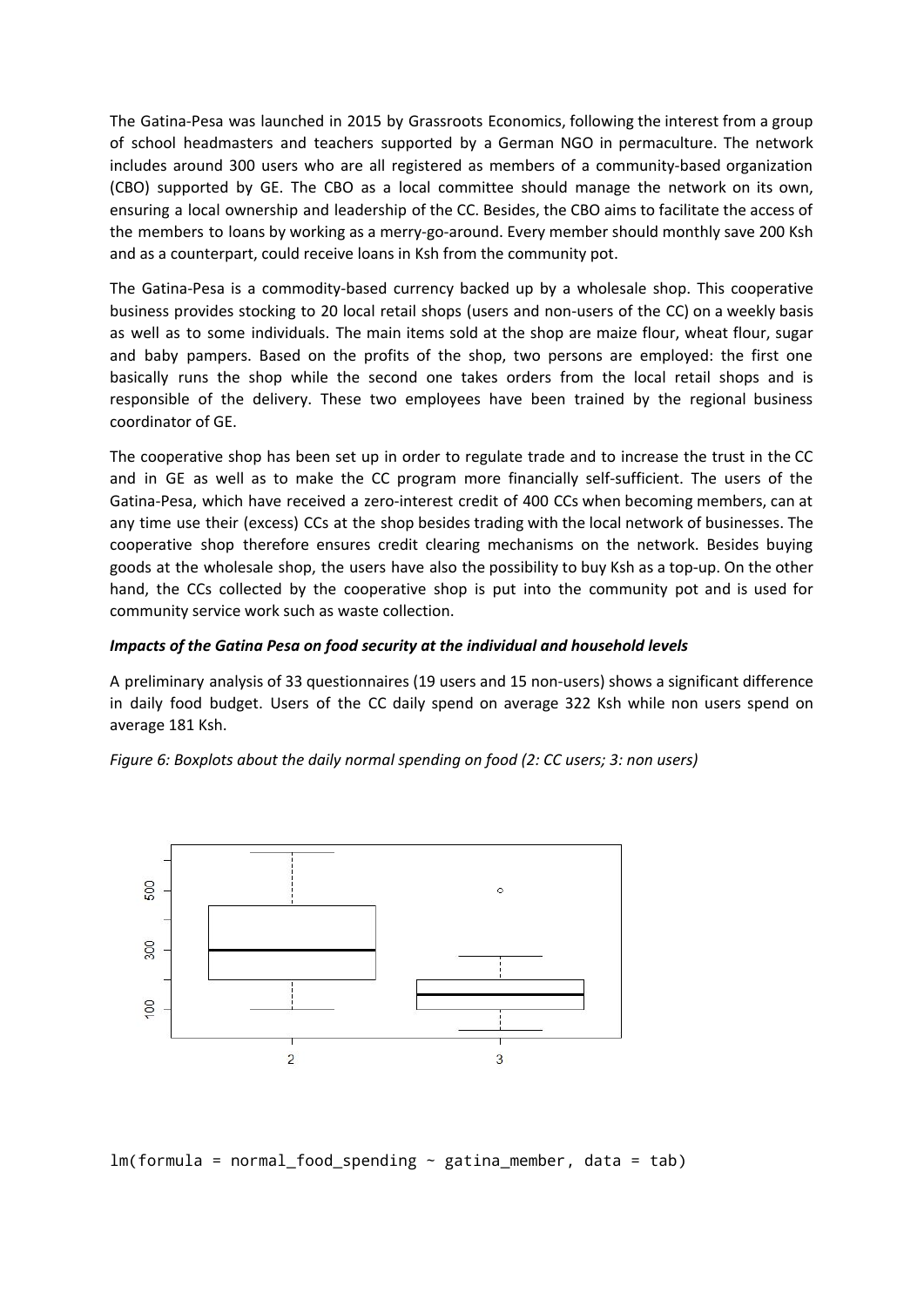Residuals: Min 1Q Median 3Q Max -222.00 -122.00 -22.00 68.89 318.89 Coefficients: Estimate Std. Error t value Pr(>|t|) (Intercept) 322.00 37.33 8.626 9.66e-10 \*\*\* gatina\_member3 -140.89 50.55 -2.787 0.00899 \*\* --- Signif. codes: 0 '\*\*\*' 0.001 '\*\*' 0.01 '\*' 0.05 '.' 0.1 ' ' 1 Residual standard error: 144.6 on 31 degrees of freedom Multiple R-squared: 0.2004, Adjusted R-squared: 0.1746 F-statistic: 7.769 on 1 and 31 DF, p-value: 0.008994

The analysis also reveals a significant difference between users and non-users regarding the monthly spending on dry food (rice, flours, beans, sugar). On average, users monthly spend 4373 Ksh in dry food while non-users monthly spend 4072 Ksh.

*Figure 7: Boxplots about the monthly spending on dry food (2: CC users; 3: non users)*



Residuals: Min 1Q Median 3Q Max -3773.3 -1373.3 -72.2 927.8 7127.8 Coefficients: Estimate Std. Error t value Pr(>|t|) (Intercept) 4373.3 566.9 7.715 1.06e-08 \*\*\* gatina\_member3 -301.1 767.5 -0.392 0.698 --- Signif. codes: 0 '\*\*\*' 0.001 '\*\*' 0.01 '\*' 0.05 '.' 0.1 ' ' 1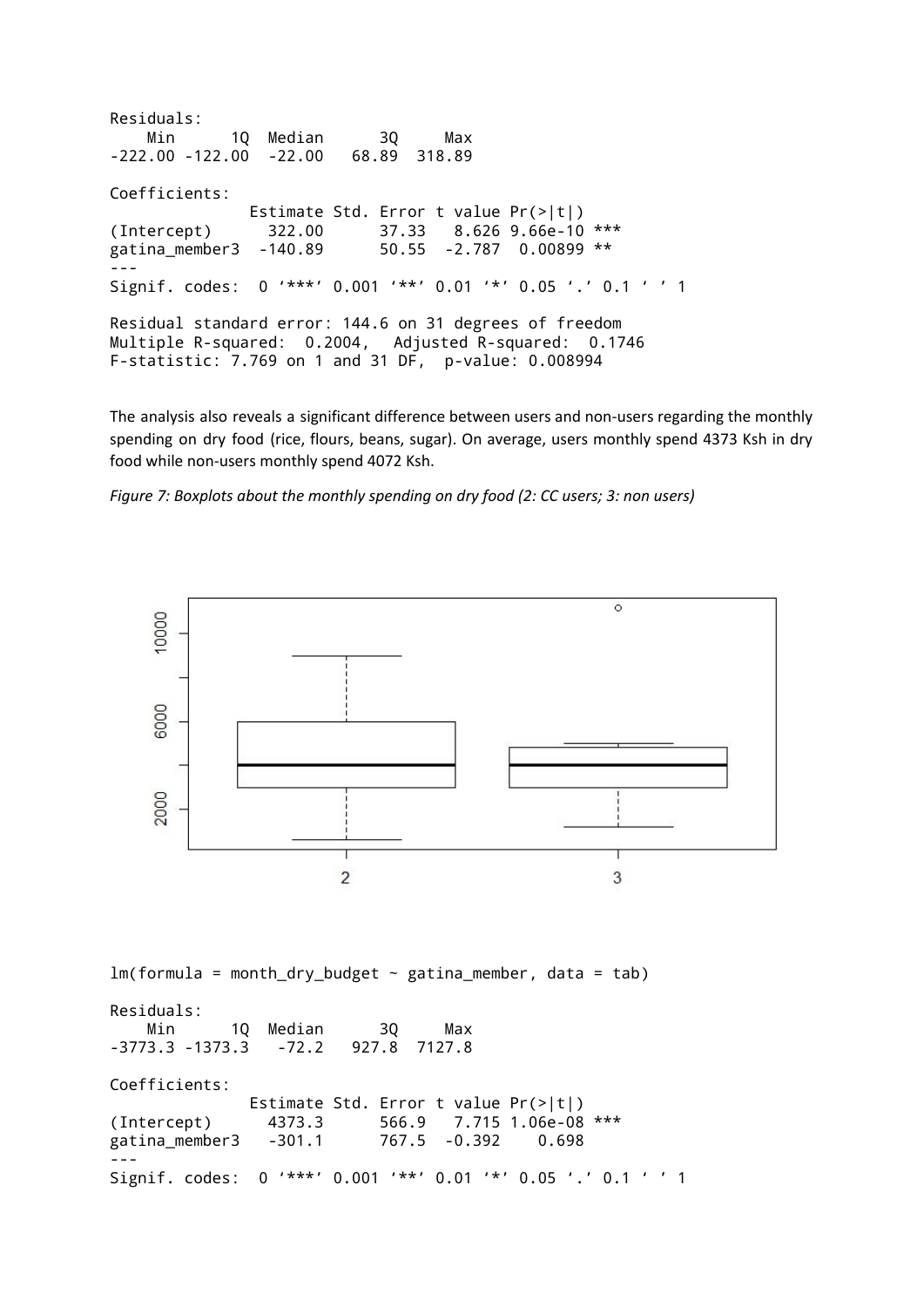Residual standard error: 2195 on 31 degrees of freedom Multiple R-squared: 0.00494, Adjusted R-squared: -0.02716 F-statistic: 0.1539 on 1 and 31 DF, p-value: 0.6975

7 respondents out of 15 users mentioned that the main benefit of using the Gatina-Pesa concerns food purchases. This is correlated to the qualitative data collected along the informal interviews with users: all interviewees explained that the Gatina-Pesa allows them to buy food even when the national currency is lacking. It finally appears that the Gatina-Pesa is a spending currency mainly used for daily and weekly (food) purchases.

#### *Impacts of the Gatina Pesa on food security in schools*

The network of the Gatina-Pesa includes almost 20 community-based schools. The informal interviews conducted with some of the teachers and headteachers of theses schools showed that the gatina-pesa helps running the schools. For instance, the headteacher of the skylife community-based school mentioned that "thanks to the Sarafu-Credit, the school is able to operate. The Sarafu is used to buy food, rice … Without the Sarafu-Credit, it will be hard". At this school, all the teachers are members of the Gatina-Pesa and receive the CC as a salary advance. The school receives on average between 500 and 700 Gatina-Pesa per month as payment for school fees from around ten families. The headteacher expressed the strong interest of the school in receiving the gatina-pesa and mentioned that they would like to receive around 3000 Gatina-Pesa per month.

### **DISCUSSION**

#### **SARAFU-CREDIT VOUCHER SYSTEM AS A POLICY INSTRUMENT TO FOSTER SUSTAINABLE FOOD SYSTEMS AND FOOD SECURITY IN VULNERABLE URBAN AND RURAL AREAS**

Based on empirical evidence from the Kenyan experiences, many scholars argued about the potential of VSs as policy instruments to foster sustainable development in vulnerable human settlements (Ruddick and Mariani, 2015; Ruddick, 2015; Anagrius, 2017; Bendell et al., 2015). Monetary innovations are strong leverage entry points for interventions in development by tackling the core issues of poverty which are the lack of money and the strong dependency towards volatile external markets (Bendall et al., 2015). By providing vulnerable people with a complementary mean of exchange, local resources can be traded and used even when the national currency is scarce and thus, the local markets can be reinforced and stabilized, resulting in resilient socio-ecological systems (Ruddick, 2015; Anagrius, 2017). Besides, VSs present a double effect on the local economy by fostering savings in national currency which could be use for reinvestments in productive and reproductive assets (Ruddick, 2017; Bendell et al., 2015). VSs allow the transition towards a bi-monetary resilient system to external shocks on which communities could based their livelihood strategies on both a spending currency and a savings and investment currency (Sillen, 2017).

Intuitively, VSs could also support food security in vulnerable communities by being an available mean of payment for (daily) food purchases. This is particularly relevant for people which heavily depends on credit for buying food as a coping strategy. The preliminary results of this research show increased (daily) food budgets for the VS users compared to the non-users. The perceived benefits are also strongly related to food security since the users acknowledge the fact that the VS helps them for buying food. Besides, by orienting the local purchases towards local businesses, VSs could foster local food systems by strengthening the local food markets and local trade relations. VSs could also be a mean to improve food provision in schools as it has been shown in Gatina. It is therefore argued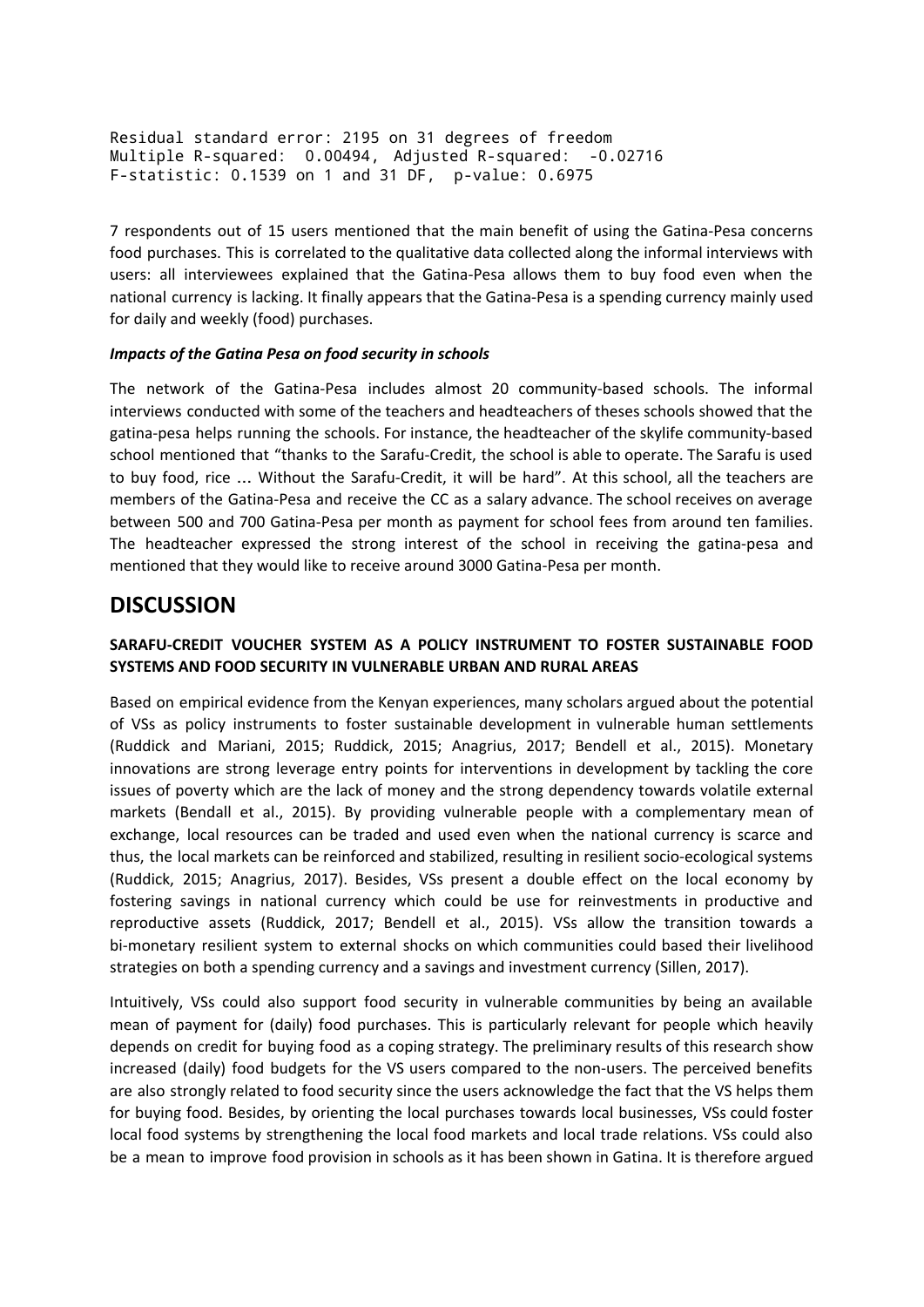that VSs could be used as policy instrument to foster food exchange, affordability and allocation as it is summarized on the following table.

*Table 6: Voucher systems and food security*

| Component of food security addressed | Explanations                                                                                                                                                                                                                                                                      |  |
|--------------------------------------|-----------------------------------------------------------------------------------------------------------------------------------------------------------------------------------------------------------------------------------------------------------------------------------|--|
| Food exchange                        | The VS is a complementary exchange<br>mechanism (to national currency, barter and<br>credit) which foster food availability at the<br>household and community levels.<br>The VS could (i) increase income levels and<br>purchasing power; and (ii) stabilize the food<br>markets. |  |
| Food affordability                   | The VS levels the purchasing power of<br>households and the community relative to the<br>price of food. It also acts as a buffer against<br>seasonal variations in food prices and volatile<br>external markets. It finally could level income<br>and local wealth.               |  |
| Food allocation                      | The VS could be used as a policy instrument to<br>correct market failures.                                                                                                                                                                                                        |  |

In a long term view, it is believed that VSs have also a strong potential to foster the transition to regional integrated food systems by linking the regional agricultural production to the regional food consumption through more stable regional markets. It is argued that VSs could therefore be used to build urban-rural food system by emplacing food trade relations between these areas. Besides, VSs could be used for supporting investments in sustainable agriculture and emplacing the value addition. Environmental services such as tree planting or waste management could also be internalized to the territorial economy addressing the issue of environmental externalities.

#### **CHALLENGES OF SARAFU-CREDIT VOUCHER SYSTEMS (VSs)**

Although VSs have a strong potential to foster sustainable development and food security levels among vulnerable people, many challenges still exist when it comes to scale up these monetary innovations. It appears that the levels of understanding regarding VSs is one of the main challenges faced by the Kenyan communities. Grassroots Economics is confronted to a lack of funding, undermining its abilities in terms of communication, training and marketing about VSs. This gap results in a lack of networking and misunderstandings among the communities involved and thus, the full potential of VSs is not explored yet. The overhead of printing VSs also limits GEs ability to spread them across Kenya.

# **CONCLUSION**

Food security is a policy issue of importance and often considered as the principal outcome of food systems which need to be addressed. Global environmental, social, political and economic changes increasingly push decision-makers to use innovative approaches and instruments to address this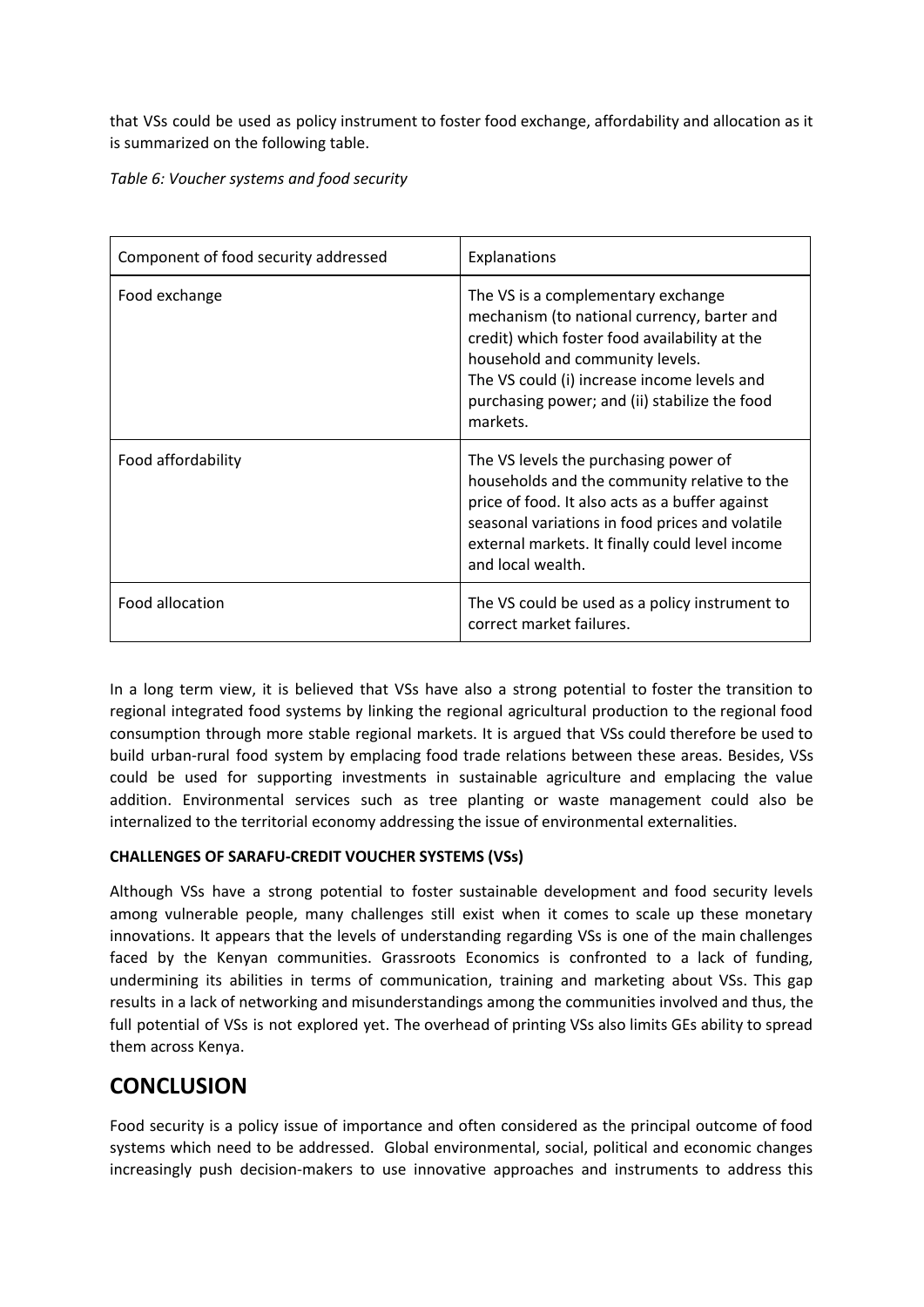dynamic and complex issue of food security. It is the case in Kenya where the government faces challenges to address food security and sustainability issues in informal settlements and arid and semi-arid lands.

On the other side, the Non-Governmental organization Grassroots Economics has experienced an innovative financial service - a voucher system backed by local assets- in five informal settlements and one semi-arid rural area. Many scholars argued about the potential of this system to foster sustainable development among vulnerable communities by providing them with a complementary mean of exchange and fostering the local trade relations. However, none investigate about the (potential) impacts of the VS on food security at the household and community levels though it is a critical policy issues linked to sustainability.

This study therefore attempts to fulfill this gap by investigating two Kenyan VS cases, one in informal settlement and one in a rural area. Based on these two-case studies, it is argued that VSs have a strong potential to be used a policy instrument to address food security issues among vulnerable communities, especially food exchange, affordability and allocation. Indeed, the VS is a complementary exchange mechanism (to national currency, barter and credit) which could foster food availability at the household and community levels. The VSs could increase income levels and purchasing power; and stabilize the food markets. In terms of food access, the VSs could level the purchasing power of households and the community relative to the price of food. They could also act as a buffer against seasonal variations in food prices and volatile external markets. It finally could level income and local wealth. Finally, the VSs could be used as a policy instrument to correct market failures.

On the other side, the challenges encountered by GE show the importance of communication, networking and training, and therefore fundings and involvement of key stakeholders when setting up these financial innovations. Digital innovations, such as blockchains, are also important drivers to consider in financial innovations as it has been shown with the case of M-Pesa. GE is actually putting much effort into developing a digital voucher system that could be used by communities and government alike.

Preliminary findings suggest that treatment groups (communities using Sarafu-Credit vouchers) are consuming roughly 78% more food daily than control groups (not using Sarafu-Credit vouchers) in both Urban (77.9%) and Rural (78.2%) case studies. More researching and trials in this field are highly needed to verify these results and further explain the determinants that cause them..

## **BIBLIOGRAPHY**

Bendell, J., Slater, M., Ruddick, W. 2015. Re-imagining Money to Broaden the Future of [Development](http://www.unrisd.org/80256B3C005BCCF9/search/99FCA15CAF8E24F4C1257E7E00501101?OpenDocument) Finance: What Kenyan Community Currencies Reveal is Possible for Financing [Development.](http://www.unrisd.org/80256B3C005BCCF9/search/99FCA15CAF8E24F4C1257E7E00501101?OpenDocument) United Nations Research Institute for Social Development Working Paper 2015-10.

Ericksen, P.J. 2008. Conceptualizing food systems for global environmental change research. Global Environmental Change 18.

Hannes Anagrius 2017 The case of [Sarafu-credits:](http://grassrootseconomics.org/sites/grassrootseconomics.org/files/Master%27s%20thesis%20in%20SERSD%20-%20Hannes%20Anagrius%20-%202017%20-%20final.pdf) Examining how a community currency can contribute to sustainable livelihood in informal [settlements](http://grassrootseconomics.org/sites/grassrootseconomics.org/files/Master%27s%20thesis%20in%20SERSD%20-%20Hannes%20Anagrius%20-%202017%20-%20final.pdf) Master degree in resilience and sustainability science at Stockholm Resilience Centre in Sweden

Thibaud Dezyn 2017 Community Currencies in a [Development](http://grassrootseconomics.org/sites/grassrootseconomics.org/files/Thesis_Final-Thibaud.pdf) Context, The case of the Sarafu-Credit in [Kenya](http://grassrootseconomics.org/sites/grassrootseconomics.org/files/Thesis_Final-Thibaud.pdf) ,Masters in Cultural Anthropology, University of Leuven, Belgium